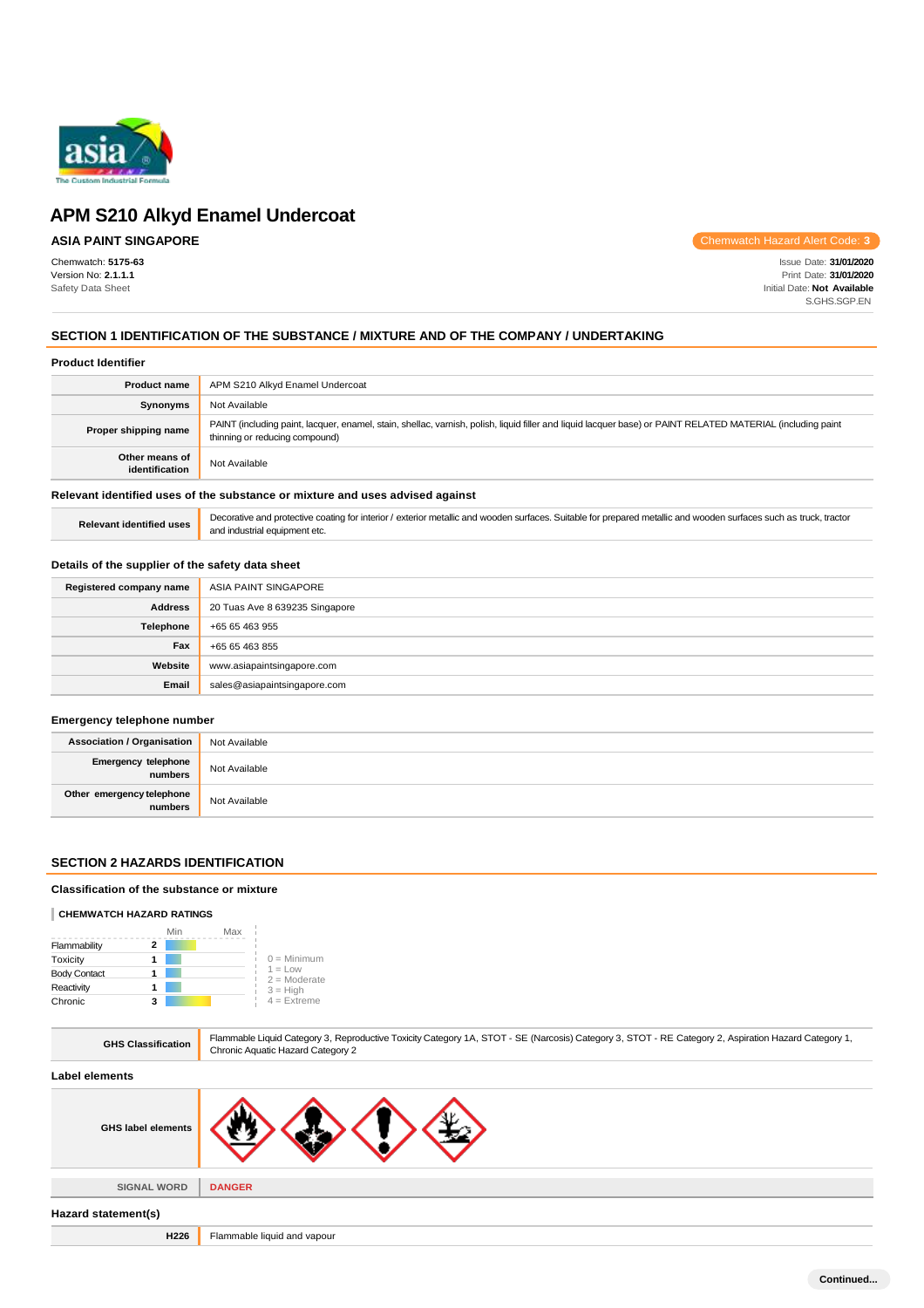| <b>H360</b> | May damage fertility or the unborn child                          |
|-------------|-------------------------------------------------------------------|
| <b>H336</b> | May cause drowsiness or dizziness                                 |
| <b>H373</b> | May cause damage to organs through prolonged or repeated exposure |
| <b>H304</b> | May be fatal if swallowed and enters airways                      |
| H411        | Toxic to aquatic life with long lasting effects                   |

### **Precautionary statement(s) Prevention**

| P201 | Obtain special instructions before use.                                    |
|------|----------------------------------------------------------------------------|
| P210 | Keep away from heat/sparks/open flames/hot surfaces. No smoking.           |
| P260 | Do not breathe dust/fume/gas/mist/vapours/spray.                           |
| P271 | Use only outdoors or in a well-ventilated area.                            |
| P280 | Wear protective gloves/protective clothing/eye protection/face protection. |
| P240 | Ground/bond container and receiving equipment.                             |
| P241 | Use explosion-proof electrical/ventilating/lighting//equipment.            |
| P242 | Use only non-sparking tools.                                               |
| P243 | Take precautionary measures against static discharge.                      |
| P273 | Avoid release to the environment.                                          |

# **Precautionary statement(s) Response**

| P301+P310      | IF SWALLOWED: Immediately call a POISON CENTER/doctor/                                              |
|----------------|-----------------------------------------------------------------------------------------------------|
| P308+P313      | IF exposed or concerned: Get medical advice/attention.                                              |
| P331           | Do NOT induce vomiting.                                                                             |
| P370+P378      | In case of fire: Use alcohol resistant foam or normal protein foam for extinction.                  |
| P312           | Call a POISON CENTER/doctor//if you feel unwell.                                                    |
| P391           | Collect spillage.                                                                                   |
| P303+P361+P353 | IF ON SKIN (or hair): Take off immediately all contaminated clothing. Rinse skin with water/shower. |
| P304+P340      | IF INHALED: Remove person to fresh air and keep comfortable for breathing.                          |

# **Precautionary statement(s) Storage**

| P403+P235 | Store in a well-ventilated place. Keep cool.                     |
|-----------|------------------------------------------------------------------|
| P405      | Store locked up.                                                 |
| P403+P233 | Store in a well-ventilated place. Keep container tightly closed. |

# **Precautionary statement(s) Disposal**

**P501** Dispose of contents/container in accordance with local regulations.

# **SECTION 3 COMPOSITION / INFORMATION ON INGREDIENTS**

### **Substances**

See section below for composition of Mixtures

# **Mixtures**

| <b>CAS No</b> | %[weight] | Name                                        |
|---------------|-----------|---------------------------------------------|
| 64742-82-1    | $30 - 60$ | naphtha petroleum, heavy, hydrodesulfurised |
| 91671-83-9    | `         | lead(2+) isooctanoate, basic                |

# **SECTION 4 FIRST AID MEASURES**

# **Description of first aid measures**

| <b>Eye Contact</b>  | If this product comes in contact with the eyes:<br>Wash out immediately with fresh running water.<br>Ensure complete irrigation of the eye by keeping eyelids apart and away from eye and moving the eyelids by occasionally lifting the upper and lower lids.<br>► Seek medical attention without delay; if pain persists or recurs seek medical attention.<br>▶ Removal of contact lenses after an eye injury should only be undertaken by skilled personnel.                  |
|---------------------|----------------------------------------------------------------------------------------------------------------------------------------------------------------------------------------------------------------------------------------------------------------------------------------------------------------------------------------------------------------------------------------------------------------------------------------------------------------------------------|
| <b>Skin Contact</b> | If skin contact occurs:<br>Immediately remove all contaminated clothing, including footwear.<br>Flush skin and hair with running water (and soap if available).<br>▶ Seek medical attention in event of irritation.                                                                                                                                                                                                                                                              |
| Inhalation          | If fumes or combustion products are inhaled remove from contaminated area.<br>Lay patient down. Keep warm and rested.<br>Prostheses such as false teeth, which may block airway, should be removed, where possible, prior to initiating first aid procedures.<br>Apply artificial respiration if not breathing, preferably with a demand valve resuscitator, bag-valve mask device, or pocket mask as trained. Perform CPR if<br>necessary.<br>Transport to hospital, or doctor. |
|                     |                                                                                                                                                                                                                                                                                                                                                                                                                                                                                  |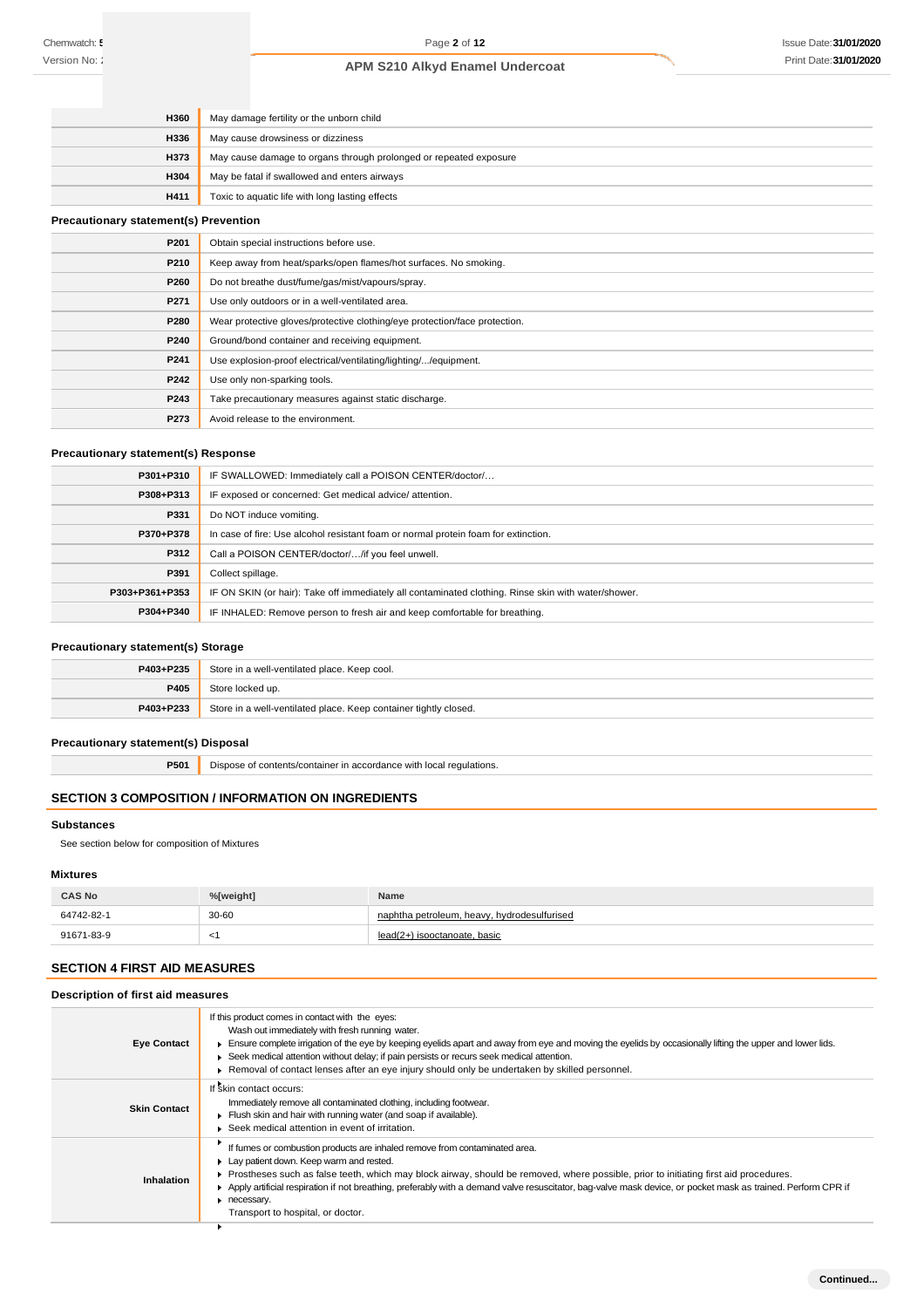**Indication of any immediate medical attention and special treatment needed** If swallowed do **NOT** induce vomiting. If vomiting occurs, lean patient forward or place on left side (head-down position, if possible) to maintain open airway and prevent aspiration. **Deserve the patient carefully.** Never give liquid to a person showing signs of being sleepy or with reduced awareness; i.e. becoming unconscious. Give water to rinse out mouth, then provide liquid slowly and as much as casualty can comfortably drink. ▶ Seek medical advice. Avoid giving milk or oils. Avoid giving alcohol. If spontaneous vomiting appears imminent or occurs, hold patient's head down, lower than their hips to help avoid possible aspiration of vomitus. **Ingestion**

- For acute or short term repeated exposures to petroleum distillates or related hydrocarbons:
	- Primary threat to life, from pure petroleum distillate ingestion and/or inhalation, is respiratory failure.
- Patients should be quickly evaluated for signs of respiratory distress (e.g. cyanosis, tachypnoea, intercostal retraction, obtundation) and given oxygen. Patients with inadequate tidal volumes or poor arterial blood gases (pO2 50 mm Hg) should be intubated.
- ▶ Arrhythmias complicate some hydrocarbon ingestion and/or inhalation and electrocardiographic evidence of myocardial injury has been reported; intravenous lines and cardiac monitors should be established in obviously symptomatic patients. The lungs excrete inhaled solvents, so that hyperventilation improves clearance.
- A chest x-ray should be taken immediately after stabilisation of breathing and circulation to document aspiration and detect the presence of pneumothorax.
- Epinephrine (adrenalin) is not recommended for treatment of bronchospasm because of potential myocardial sensitisation to catecholamines. Inhaled cardioselective bronchodilators (e.g. Alupent, Salbutamol) are the preferred agents, with aminophylline a second choice.
- Lavage is indicated in patients who require decontamination; ensure use of cuffed endotracheal tube in adult patients. [Ellenhorn and Barceloux: Medical Toxicology]

Any material aspirated during vomiting may produce lung injury. Therefore emesis should not be induced mechanically or pharmacologically. Mechanical means should be used if it is considered necessary to evacuate the stomach contents; these include gastric lavage after endotracheal intubation. If spontaneous vomiting has occurred after ingestion, the patient should be monitored for difficult breathing, as adverse effects of aspiration into the lungs may be delayed up to 48 hours.

- Gastric acids solubilise lead and its salts and lead absorption occurs in the small bowel.
- Particles of less than 1 um diameter are substantially absorbed by the alveoli following inhalation.
- Lead is distributed to the red blood cells and has a half-life of 35 days. It is subsequently redistributed to soft tissue & bone-stores or eliminated. The kidney accounts for 75% of daily lead loss; integumentary and alimentary losses account for the remainder.
- ▶ Neurasthenic symptoms are the most common symptoms of intoxication. Lead toxicity produces a classic motor neuropathy. Acute encephalopathy appears infrequently in adults. Diazepam is the best drug for seizures.
- ▶ Whole-blood lead is the best measure of recent exposure; free erythrocyte protoporphyrin (FEP) provides the best screening for chronic exposure. Obvious clinical symptoms occur in adults when whole-blood lead exceeds 80 ug/dL.
- ▶ British Anti-Lewisite is an effective antidote and enhances faecal and urinary excretion of lead. The onset of action of BAL is about 30 minutes and most of the chelated metal complex is excreted in 4-6 hours, primarily in the bile. Adverse reaction appears in up to 50% of patients given BAL in doses exceeding 5 mg/kg. CaNa2EDTA has also been used alone or in concert with BAL as an antidote. D-penicillamine is the usual oral agent for mobilisation of bone lead; its use in the treatment of lead poisoning remains investigational. 2,3-dimercapto-1-propanesulfonic acid (DMPS) and dimercaptosuccinic acid (DMSA) are water soluble analogues of BAL and their effectiveness is undergoing review. As a rule, stop BAL if lead decreases below 50 ug/dL; stop CaNa2EDTA if blood lead decreases below 40 ug/dL or urinary lead drops below 2 mg/24hrs.

#### [Ellenhorn & Barceloux: Medical Toxicology]

#### BIOLOGICAL EXPOSURE INDEX - BEI

These represent the determinants observed in specimens collected from a healthy worker who has been exposed at the Exposure Standard (ES or TLV):

| Determinant                     | Index                                             | Sampling Time          | Comments |
|---------------------------------|---------------------------------------------------|------------------------|----------|
| 1. Lead in blood                | 30 ug/100 ml                                      | Not Critical           |          |
| 2. Lead in urine                | 150 ug/gm creatinine                              | Not Critical           |          |
| 3. Zinc protoporphyrin in blood | 250 ug/100 ml erythrocytes OR 100 ug/100 ml blood | After 1 month exposure |          |

B: Background levels occur in specimens collected from subjects **NOT** exposed.

### **SECTION 5 FIREFIGHTING MEASURES**

#### **Extinguishing media**

- Foam.
- Dry chemical powder.
- BCF (where regulations permit).
- Carbon dioxide.
- Water spray or fog Large fires only.

#### **Special hazards arising from the substrate or mixture**

| <b>Fire Incompatibility</b>    | Avoid contamination with oxidising agents i.e. nitrates, oxidising acids, chlorine bleaches, pool chlorine etc. as ignition may result                                                                                                                                                                                                                                                                                                                                                                                                                                                                                                               |  |  |
|--------------------------------|------------------------------------------------------------------------------------------------------------------------------------------------------------------------------------------------------------------------------------------------------------------------------------------------------------------------------------------------------------------------------------------------------------------------------------------------------------------------------------------------------------------------------------------------------------------------------------------------------------------------------------------------------|--|--|
| <b>Advice for firefighters</b> |                                                                                                                                                                                                                                                                                                                                                                                                                                                                                                                                                                                                                                                      |  |  |
| <b>Fire Fighting</b>           | Alert Fire Brigade and tell them location and nature of hazard.<br>May be violently or explosively reactive.<br>Wear breathing apparatus plus protective gloves.<br>Prevent, by any means available, spillage from entering drains or water course.<br>If safe, switch off electrical equipment until vapour fire hazard removed.<br>Use water delivered as a fine spray to control fire and cool adjacent area.<br>Avoid spraying water onto liquid pools.<br>DO NOT approach containers suspected to be hot.<br>Cool fire exposed containers with water spray from a protected location.<br>If safe to do so, remove containers from path of fire. |  |  |
| <b>Fire/Explosion Hazard</b>   | Liquid and vapour are flammable.<br>Moderate fire hazard when exposed to heat or flame.<br>Vapour forms an explosive mixture with air.<br>Moderate explosion hazard when exposed to heat or flame.<br>Vapour may travel a considerable distance to source of ignition.<br>Heating may cause expansion or decomposition leading to violent rupture of containers.<br>On combustion, may emit toxic fumes of carbon monoxide (CO).<br>Combustion products include, carbon dioxide (CO2), metal oxides, other pyrolysis products typical of burning organic material                                                                                    |  |  |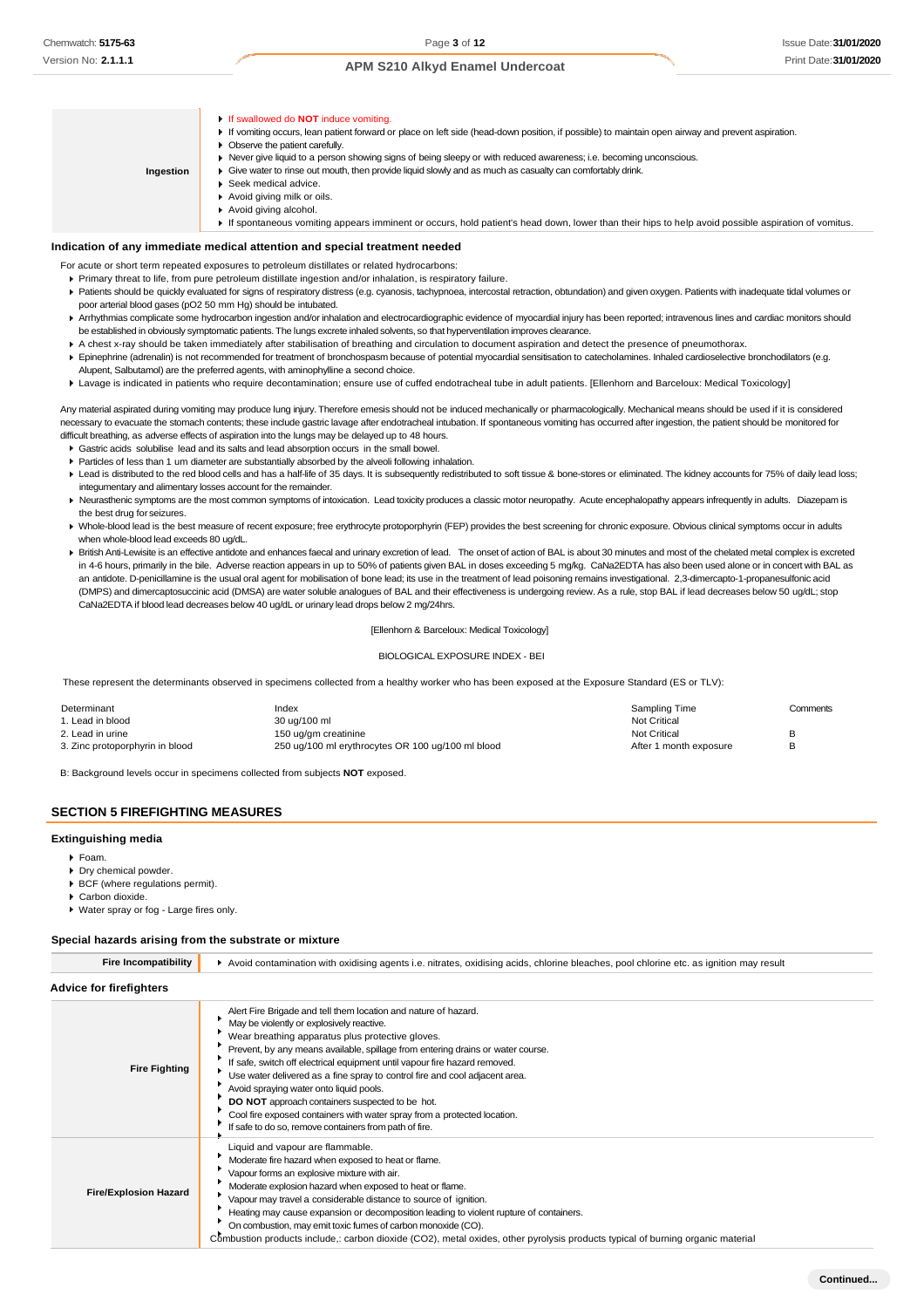# **SECTION 6 ACCIDENTAL RELEASE MEASURES**

| Personal precautions, protective equipment and emergency procedures |                                                                                                                                                                                                                                                                                                                                                                                                                                                                                                                                                                                                                                                                                                                                                                                                                                                                                                                                                                        |  |
|---------------------------------------------------------------------|------------------------------------------------------------------------------------------------------------------------------------------------------------------------------------------------------------------------------------------------------------------------------------------------------------------------------------------------------------------------------------------------------------------------------------------------------------------------------------------------------------------------------------------------------------------------------------------------------------------------------------------------------------------------------------------------------------------------------------------------------------------------------------------------------------------------------------------------------------------------------------------------------------------------------------------------------------------------|--|
| <b>Minor Spills</b>                                                 | Remove all ignition sources.<br>Clean up all spills immediately.<br>Avoid breathing vapours and contact with skin and eyes.<br>Control personal contact with the substance, by using protective equipment.<br>Contain and absorb small quantities with vermiculite or other absorbent material.<br>Wipe up.<br>Collect residues in a flammable waste container.                                                                                                                                                                                                                                                                                                                                                                                                                                                                                                                                                                                                        |  |
| <b>Major Spills</b>                                                 | Clear area of personnel and move upwind.<br>Alert Fire Brigade and tell them location and nature of hazard.<br>May be violently or explosively reactive.<br>Wear breathing apparatus plus protective gloves.<br>Prevent, by any means available, spillage from entering drains or water course.<br>Consider evacuation (or protect in place).<br>No smoking, naked lights or ignition sources.<br>Increase ventilation.<br>Stop leak if safe to do so.<br>Water spray or fog may be used to disperse /absorb vapour.<br>Contain spill with sand, earth or vermiculite.<br>Use only spark-free shovels and explosion proof equipment.<br>Collect recoverable product into labelled containers for recycling.<br>Absorb remaining product with sand, earth or vermiculite.<br>Collect solid residues and seal in labelled drums for disposal.<br>Wash area and prevent runoff into drains.<br>If contamination of drains or waterways occurs, advise emergency services. |  |

Personal Protective Equipment advice is contained in Section 8 of the SDS.

# **SECTION 7 HANDLING AND STORAGE**

### **Precautions for safe handling**

| Safe handling     | The conductivity of this material may make it a static accumulator., A liquid is typically considered nonconductive if its conductivity is below 100 pS/m and is<br>considered semi-conductive if its conductivity is below 10 000 pS/m., Whether a liquid is nonconductive or semi-conductive, the precautions are the same., A<br>number of factors, for example liquid temperature, presence of contaminants, and anti-static additives can greatly influence the conductivity of a liquid.<br>Even with proper grounding and bonding, this material can still accumulate an electrostatic charge. If sufficient charge is allowed to accumulate, electrostatic<br>discharge and ignition of flammable air-vapour mixtures can occur.<br>Containers, even those that have been emptied, may contain explosive vapours.<br>Do NOT cut, drill, grind, weld or perform similar operations on or near containers.<br><b>DO NOT</b> allow clothing wet with material to stay in contact with skin<br>Avoid all personal contact, including inhalation.<br>Wear protective clothing when risk of overexposure occurs.<br>Use in a well-ventilated area.<br>Prevent concentration in hollows and sumps.<br>DO NOT enter confined spaces until atmosphere has been checked.<br>Avoid smoking, naked lights or ignition sources.<br>Avoid generation of static electricity.<br><b>DO NOT</b> use plastic buckets.<br>Earth all lines and equipment.<br>Use spark-free tools when handling.<br>Avoid contact with incompatible materials.<br>When handling, DO NOT eat, drink or smoke.<br>Keep containers securely sealed when not in use.<br>Avoid physical damage to containers.<br>Always wash hands with soap and water after handling.<br>Work clothes should be laundered separately.<br>Use good occupational work practice.<br>Observe manufacturer's storage and handling recommendations contained within this SDS.<br>Atmosphere should be regularly checked against established exposure standards to ensure safe working conditions. |
|-------------------|---------------------------------------------------------------------------------------------------------------------------------------------------------------------------------------------------------------------------------------------------------------------------------------------------------------------------------------------------------------------------------------------------------------------------------------------------------------------------------------------------------------------------------------------------------------------------------------------------------------------------------------------------------------------------------------------------------------------------------------------------------------------------------------------------------------------------------------------------------------------------------------------------------------------------------------------------------------------------------------------------------------------------------------------------------------------------------------------------------------------------------------------------------------------------------------------------------------------------------------------------------------------------------------------------------------------------------------------------------------------------------------------------------------------------------------------------------------------------------------------------------------------------------------------------------------------------------------------------------------------------------------------------------------------------------------------------------------------------------------------------------------------------------------------------------------------------------------------------------------------------------------------------------------------------------------------------------------------------------------------------------------------------------------------|
| Other information | Store in original containers in approved flammable liquid storage area.<br>Store away from incompatible materials in a cool, dry, well-ventilated area.<br><b>DO NOT</b> store in pits, depressions, basements or areas where vapours may be trapped.<br>No smoking, naked lights, heat or ignition sources.<br>Storage areas should be clearly identified, well illuminated, clear of obstruction and accessible only to trained and authorised personnel - adequate security<br>must be provided so that unauthorised personnel do not have access.<br>Store according to applicable regulations for flammable materials for storage tanks, containers, piping, buildings, rooms, cabinets, allowable quantities and<br>minimum storage distances.<br>Use non-sparking ventilation systems, approved explosion proof equipment and intrinsically safe electrical systems.<br>Have appropriate extinguishing capability in storage area (e.g. portable fire extinguishers - dry chemical, foam or carbon dioxide) and flammable gas<br>detectors.<br>Keep adsorbents for leaks and spills readily available.<br>Protect containers against physical damage and check regularly for leaks.<br>Observe manufacturer's storage and handling recommendations contained within this SDS.<br>In addition, for tank storages (where appropriate):<br>Store in grounded, properly designed and approved vessels and away from incompatible materials.<br>For bulk storages, consider use of floating roof or nitrogen blanketed vessels; where venting to atmosphere is possible, equip storage tank vents with flame<br>arrestors; inspect tank vents during winter conditions for vapour/ice build-up.<br>Storage tanks should be above ground and diked to hold entire contents.                                                                                                                                                                                                                                                                |

# **Conditions for safe storage, including any incompatibilities**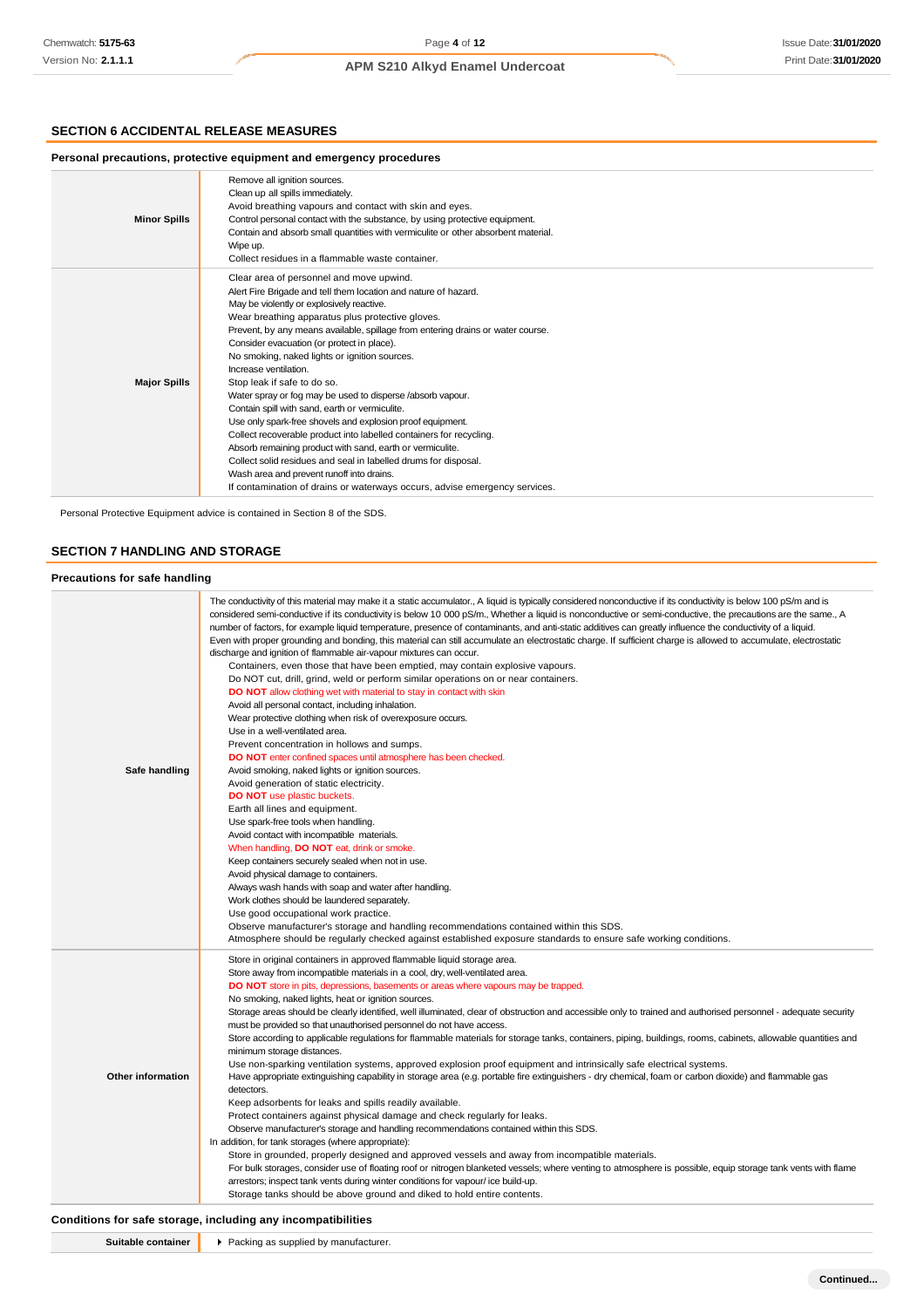|                                | Plastic containers may only be used if approved for flammable liquid.                                                                                                                                                                              |
|--------------------------------|----------------------------------------------------------------------------------------------------------------------------------------------------------------------------------------------------------------------------------------------------|
|                                | Check that containers are clearly labelled and free from leaks.                                                                                                                                                                                    |
|                                | For low viscosity materials (i): Drums and jerry cans must be of the non-removable head type. (ii): Where a can is to be used as an inner package, the can<br>must have a screwed enclosure.                                                       |
|                                | For materials with a viscosity of at least 2680 cSt. (23 deg. C)                                                                                                                                                                                   |
|                                | For manufactured product having a viscosity of at least 250 cSt. (23 deg. C)                                                                                                                                                                       |
|                                | Manufactured product that requires stirring before use and having a viscosity of at least 20 cSt (25 deg. C): (i) Removable head packaging; (ii) Cans with                                                                                         |
|                                | friction closures and (iii) low pressure tubes and cartridges may be used.                                                                                                                                                                         |
|                                | Where combination packages are used, and the inner packages are of glass, there must be sufficient inert cushioning material in contact with inner and outer                                                                                       |
|                                | packages                                                                                                                                                                                                                                           |
|                                | In addition, where inner packagings are glass and contain liquids of packing group I there must be sufficient inert absorbent to absorb any spillage, unless                                                                                       |
|                                | the outer packaging is a close fitting moulded plastic box and the substances are not incompatible with the plastic.                                                                                                                               |
|                                | For alkyl aromatics:                                                                                                                                                                                                                               |
|                                | The alkyl side chain of aromatic rings can undergo oxidation by several mechanisms. The most common and dominant one is the attack by oxidation at benzylic<br>carbon as the intermediate formed is stabilised by resonance structure of the ring. |
|                                | Following reaction with oxygen and under the influence of sunlight, a hydroperoxide at the alpha-position to the aromatic ring, is the primary oxidation product                                                                                   |
|                                | formed (provided a hydrogen atom is initially available at this position) - this product is often short-lived but may be stable dependent on the nature of the                                                                                     |
|                                | aromatic substitution; a secondary C-H bond is more easily attacked than a primary C-H bond whilst a tertiary C-H bond is even more susceptible to attack                                                                                          |
|                                | by oxygen                                                                                                                                                                                                                                          |
|                                | Monoalkylbenzenes may subsequently form monocarboxylic acids; alkyl naphthalenes mainly produce the corresponding naphthalene carboxylic acids.                                                                                                    |
|                                | Oxidation in the presence of transition metal salts not only accelerates but also selectively decomposes the hydroperoxides.                                                                                                                       |
|                                | Hock-rearrangement by the influence of strong acids converts the hydroperoxides to hemiacetals. Peresters formed from the hydroperoxides undergo                                                                                                   |
|                                | Criegee rearrangement easily.                                                                                                                                                                                                                      |
|                                | Alkali metals accelerate the oxidation while CO2 as co-oxidant enhances the selectivity.                                                                                                                                                           |
|                                | Microwave conditions give improved yields of the oxidation products.                                                                                                                                                                               |
|                                | Photo-oxidation products may occur following reaction with hydroxyl radicals and NOx - these may be components of photochemical smogs.                                                                                                             |
|                                | Oxidation of Alkylaromatics: T.S.S Rao and Shubhra Awasthi: E-Journal of Chemistry Vol 4, No. 1, pp 1-13 January 2007                                                                                                                              |
| <b>Storage incompatibility</b> | Vigorous reactions, sometimes amounting to explosions, can result from the contact between aromatic rings and strong oxidising agents.                                                                                                             |
|                                | Aromatics can react exothermically with bases and with diazo compounds.<br>Low molecular weight alkanes:                                                                                                                                           |
|                                | May react violently with strong oxidisers, chlorine, chlorine dioxide, dioxygenyl tetrafluoroborate.                                                                                                                                               |
|                                | May react with oxidising materials, nickel carbonyl in the presence of oxygen, heat.                                                                                                                                                               |
|                                | Are incompatible with nitronium tetrafluoroborate(1-), halogens and interhalogens                                                                                                                                                                  |
|                                | may generate electrostatic charges, due to low conductivity, on flow or agitation.                                                                                                                                                                 |
|                                | Avoid flame and ignition sources                                                                                                                                                                                                                   |
|                                | Redox reactions of alkanes, in particular with oxygen and the halogens, are possible as the carbon atoms are in a strongly reduced condition. Reaction with                                                                                        |
|                                | oxygen (if present in sufficient quantity to satisfy the reaction stoichiometry) leads to combustion without any smoke, producing carbon dioxide and water. Free                                                                                   |
|                                | radical halogenation reactions occur with halogens, leading to the production of haloalkanes. In addition, alkanes have been shown to interact with, and bind to,                                                                                  |
|                                | certain transition metal complexes                                                                                                                                                                                                                 |
|                                | Interaction between chlorine and ethane over activated carbon at 350 deg C has caused explosions, but added carbon dioxide reduces the risk. The violent                                                                                           |
|                                | interaction of liquid chlorine injected into ethane at 80 deg C/10 bar becomes very violent if ethylene is also present A mixture prepared at -196 deg C with                                                                                      |
|                                | either methane or ethane exploded when the temp was raised to -78 deg C. Addition of nickel carbonyl to an n-butane-oxygen mixture causes an explosion at                                                                                          |
|                                | 20-40 deg C.                                                                                                                                                                                                                                       |
|                                | Alkanes will react with steam in the presence of a nickel catalyst to give hydrogen.                                                                                                                                                               |

# **SECTION 8 EXPOSURE CONTROLS / PERSONAL PROTECTION**

# **Control parameters**

# **OCCUPATIONAL EXPOSURE LIMITS (OEL)**

| <b>INGREDIENT DATA</b>                                                        |                                                                           |                      |                     |               |               |               |  |
|-------------------------------------------------------------------------------|---------------------------------------------------------------------------|----------------------|---------------------|---------------|---------------|---------------|--|
| Source                                                                        | Ingredient                                                                | <b>Material name</b> | <b>TWA</b>          | <b>STEL</b>   | Peak          | <b>Notes</b>  |  |
| Singapore Permissible<br><b>Exposure Limits of Toxic</b><br><b>Substances</b> | naphtha petroleum, heavy, hydrodesulfurised                               | Stoddard solvent     | 525 mg/m3 / 100 ppm | Not Available | Not Available | Not Available |  |
| <b>EMERGENCY LIMITS</b>                                                       |                                                                           |                      |                     |               |               |               |  |
| Ingredient                                                                    | <b>Material name</b>                                                      |                      | TEEL-1              | TEEL-2        | TEEL-3        |               |  |
| naphtha petroleum, heavy,<br>hydrodesulfurised                                | Stoddard solvent; (Mineral spirits, 85% nonane and 15% trimethyl benzene) |                      | $100$ ppm           | 350 ppm       | 29500 ppm     |               |  |
| Ingredient                                                                    | <b>Original IDLH</b>                                                      | <b>Revised IDLH</b>  |                     |               |               |               |  |
| naphtha petroleum, heavy,<br>hydrodesulfurised                                | 29,500 mg/m3                                                              |                      | 20,000 mg/m3        |               |               |               |  |
| lead(2+) isooctanoate, basic                                                  | 700 mg/m3<br>100 mg/m3                                                    |                      |                     |               |               |               |  |

### **Exposure controls**

| Appropriate engineering<br>controls | Engineering controls are used to remove a hazard or place a barrier between the worker and the hazard. Well-designed engineering controls can be highly<br>effective in protecting workers and will typically be independent of worker interactions to provide this high level of protection.<br>The basic types of engineering controls are:<br>Process controls which involve changing the way a job activity or process is done to reduce the risk.<br>Enclosure and/or isolation of emission source which keeps a selected hazard "physically" away from the worker and ventilation that strategically "adds" and<br>"removes" air in the work environment. Ventilation can remove or dilute an air contaminant if designed properly. The design of a ventilation system must match<br>the particular process and chemical or contaminant in use.<br>Employers may need to use multiple types of controls to prevent employee overexposure.<br>For flammable liquids and flammable gases, local exhaust ventilation or a process enclosure ventilation system may be required. Ventilation equipment should<br>be explosion-resistant.<br>Air contaminants generated in the workplace possess varying "escape" velocities which, in turn, determine the "capture velocities" of fresh circulating air<br>required to effectively remove the contaminant. |
|-------------------------------------|--------------------------------------------------------------------------------------------------------------------------------------------------------------------------------------------------------------------------------------------------------------------------------------------------------------------------------------------------------------------------------------------------------------------------------------------------------------------------------------------------------------------------------------------------------------------------------------------------------------------------------------------------------------------------------------------------------------------------------------------------------------------------------------------------------------------------------------------------------------------------------------------------------------------------------------------------------------------------------------------------------------------------------------------------------------------------------------------------------------------------------------------------------------------------------------------------------------------------------------------------------------------------------------------------------------------------------------------------------------|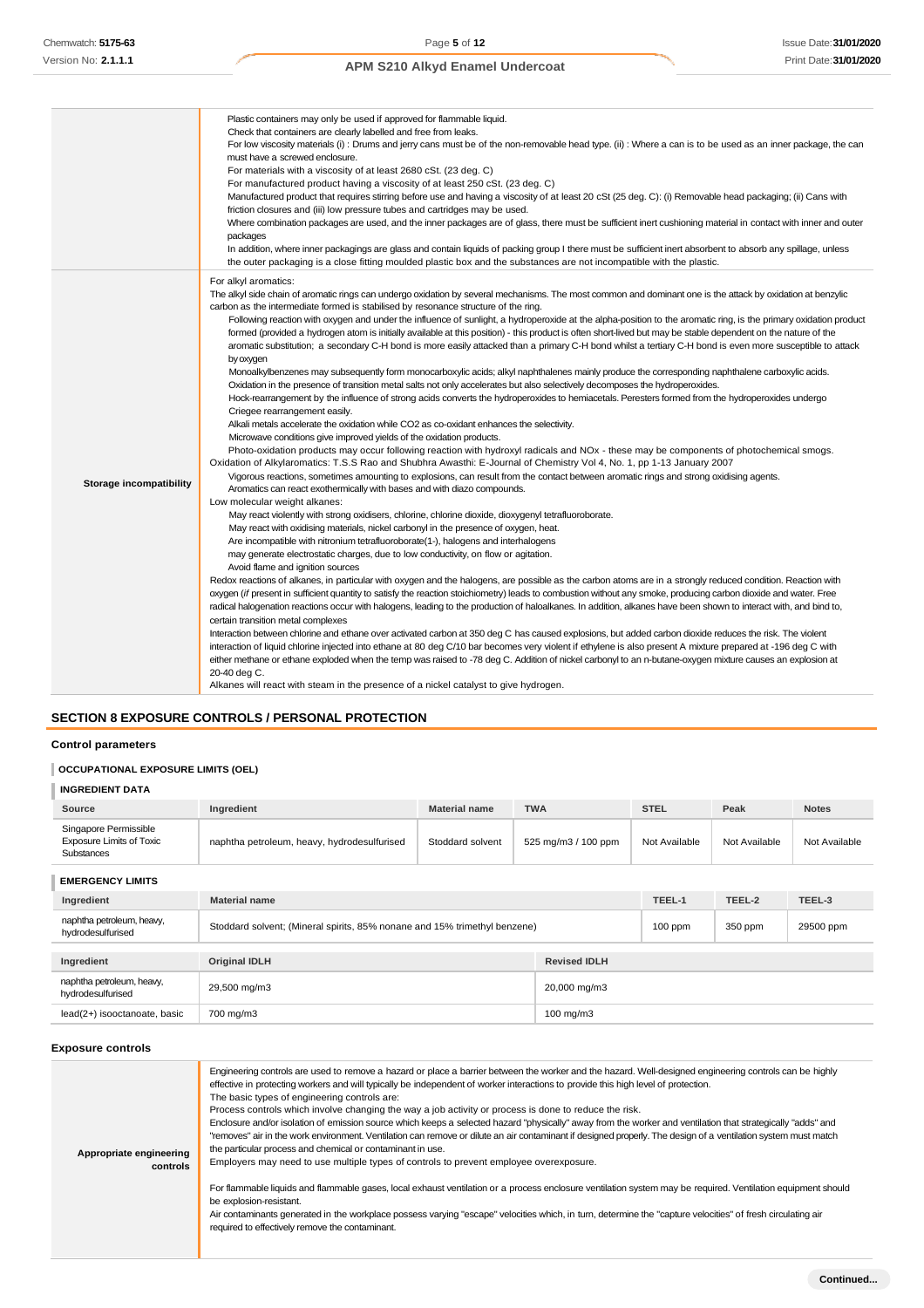|                              | Type of Contaminant:<br>Air Speed:                                                                                                                                                                                                                                                                                                                                                                                                                                                                                                                                                                                                                                                                                                                                                                                                                                                                                                                                                                                                                                                                                                                                                                                                                                                                                                                                                                                                                                                                                                                                                                                                                                                                                                                                                                                                                          |                                  |                  |
|------------------------------|-------------------------------------------------------------------------------------------------------------------------------------------------------------------------------------------------------------------------------------------------------------------------------------------------------------------------------------------------------------------------------------------------------------------------------------------------------------------------------------------------------------------------------------------------------------------------------------------------------------------------------------------------------------------------------------------------------------------------------------------------------------------------------------------------------------------------------------------------------------------------------------------------------------------------------------------------------------------------------------------------------------------------------------------------------------------------------------------------------------------------------------------------------------------------------------------------------------------------------------------------------------------------------------------------------------------------------------------------------------------------------------------------------------------------------------------------------------------------------------------------------------------------------------------------------------------------------------------------------------------------------------------------------------------------------------------------------------------------------------------------------------------------------------------------------------------------------------------------------------|----------------------------------|------------------|
|                              | $(50-100)$<br>solvent, vapours, degreasing etc., evaporating from tank (in still air).<br>$f/min.$ )                                                                                                                                                                                                                                                                                                                                                                                                                                                                                                                                                                                                                                                                                                                                                                                                                                                                                                                                                                                                                                                                                                                                                                                                                                                                                                                                                                                                                                                                                                                                                                                                                                                                                                                                                        |                                  | $0.25 - 0.5$ m/s |
|                              | $0.5 - 1$ m/s<br>aerosols, fumes from pouring operations, intermittent container filling, low speed conveyer transfers, welding, spray drift, plating acid fumes,<br>$(100 - 200)$<br>pickling (released at low velocity into zone of active generation)<br>f/min.)                                                                                                                                                                                                                                                                                                                                                                                                                                                                                                                                                                                                                                                                                                                                                                                                                                                                                                                                                                                                                                                                                                                                                                                                                                                                                                                                                                                                                                                                                                                                                                                         |                                  |                  |
|                              | $1-2.5$ m/s<br>direct spray, spray painting in shallow booths, drum filling, conveyer loading, crusher dusts, gas discharge (active generation into zone of<br>$(200 - 500)$<br>rapid air motion)                                                                                                                                                                                                                                                                                                                                                                                                                                                                                                                                                                                                                                                                                                                                                                                                                                                                                                                                                                                                                                                                                                                                                                                                                                                                                                                                                                                                                                                                                                                                                                                                                                                           |                                  | f/min.)          |
|                              | Within each range the appropriate value depends on:                                                                                                                                                                                                                                                                                                                                                                                                                                                                                                                                                                                                                                                                                                                                                                                                                                                                                                                                                                                                                                                                                                                                                                                                                                                                                                                                                                                                                                                                                                                                                                                                                                                                                                                                                                                                         |                                  |                  |
|                              | Lower end of the range                                                                                                                                                                                                                                                                                                                                                                                                                                                                                                                                                                                                                                                                                                                                                                                                                                                                                                                                                                                                                                                                                                                                                                                                                                                                                                                                                                                                                                                                                                                                                                                                                                                                                                                                                                                                                                      | Upper end of the range           |                  |
|                              | 1: Room air currents minimal or favourable to capture                                                                                                                                                                                                                                                                                                                                                                                                                                                                                                                                                                                                                                                                                                                                                                                                                                                                                                                                                                                                                                                                                                                                                                                                                                                                                                                                                                                                                                                                                                                                                                                                                                                                                                                                                                                                       | 1: Disturbing room air currents  |                  |
|                              | 2: Contaminants of low toxicity or of nuisance value only.                                                                                                                                                                                                                                                                                                                                                                                                                                                                                                                                                                                                                                                                                                                                                                                                                                                                                                                                                                                                                                                                                                                                                                                                                                                                                                                                                                                                                                                                                                                                                                                                                                                                                                                                                                                                  | 2: Contaminants of high toxicity |                  |
|                              | 3: Intermittent, low production.                                                                                                                                                                                                                                                                                                                                                                                                                                                                                                                                                                                                                                                                                                                                                                                                                                                                                                                                                                                                                                                                                                                                                                                                                                                                                                                                                                                                                                                                                                                                                                                                                                                                                                                                                                                                                            | 3: High production, heavy use    |                  |
|                              | 4: Large hood or large air mass in motion                                                                                                                                                                                                                                                                                                                                                                                                                                                                                                                                                                                                                                                                                                                                                                                                                                                                                                                                                                                                                                                                                                                                                                                                                                                                                                                                                                                                                                                                                                                                                                                                                                                                                                                                                                                                                   | 4: Small hood-local control only |                  |
|                              | Simple theory shows that air velocity falls rapidly with distance away from the opening of a simple extraction pipe. Velocity generally decreases with the square<br>of distance from the extraction point (in simple cases). Therefore the air speed at the extraction point should be adjusted, accordingly, after reference to<br>distance from the contaminating source. The air velocity at the extraction fan, for example, should be a minimum of 1-2 m/s (200-400 f/min.) for extraction of<br>solvents generated in a tank 2 meters distant from the extraction point. Other mechanical considerations, producing performance deficits within the extraction<br>apparatus, make it essential that theoretical air velocities are multiplied by factors of 10 or more when extraction systems are installed or used.                                                                                                                                                                                                                                                                                                                                                                                                                                                                                                                                                                                                                                                                                                                                                                                                                                                                                                                                                                                                                                |                                  |                  |
| <b>Personal protection</b>   |                                                                                                                                                                                                                                                                                                                                                                                                                                                                                                                                                                                                                                                                                                                                                                                                                                                                                                                                                                                                                                                                                                                                                                                                                                                                                                                                                                                                                                                                                                                                                                                                                                                                                                                                                                                                                                                             |                                  |                  |
| Eye and face protection      | Safety glasses with side shields.<br>Chemical goggles.<br>▶ Contact lenses may pose a special hazard; soft contact lenses may absorb and concentrate irritants. A written policy document, describing the wearing of<br>lenses or restrictions on use, should be created for each workplace or task. This should include a review of lens absorption and adsorption for the class of<br>chemicals in use and an account of injury experience. Medical and first-aid personnel should be trained in their removal and suitable equipment should be<br>readily available. In the event of chemical exposure, begin eye irrigation immediately and remove contact lens as soon as practicable. Lens should be removed<br>at the first signs of eye redness or irritation - lens should be removed in a clean environment only after workers have washed hands thoroughly. [CDC NIOSH<br>Current Intelligence Bulletin 59], [AS/NZS 1336 or national equivalent]                                                                                                                                                                                                                                                                                                                                                                                                                                                                                                                                                                                                                                                                                                                                                                                                                                                                                                |                                  |                  |
| <b>Skin protection</b>       | See Hand protection below                                                                                                                                                                                                                                                                                                                                                                                                                                                                                                                                                                                                                                                                                                                                                                                                                                                                                                                                                                                                                                                                                                                                                                                                                                                                                                                                                                                                                                                                                                                                                                                                                                                                                                                                                                                                                                   |                                  |                  |
| <b>Hands/feet protection</b> | ▶ Wear chemical protective gloves, e.g. PVC.<br>▶ Wear safety footwear or safety gumboots, e.g. Rubber<br>The selection of suitable gloves does not only depend on the material, but also on further marks of quality which vary from manufacturer to manufacturer. Where<br>the chemical is a preparation of several substances, the resistance of the glove material can not be calculated in advance and has therefore to be checked prior<br>to the application.<br>The exact break through time for substances has to be obtained from the manufacturer of the protective gloves and has to be observed when making a final<br>choice.<br>Suitability and durability of glove type is dependent on usage. Important factors in the selection of gloves include:<br>Firequency and duration of contact,<br>• chemical resistance of glove material,<br>▶ qlove thickness and<br>$\bullet$ dexterity<br>Select gloves tested to a relevant standard (e.g. Europe EN 374, US F739, AS/NZS 2161.1 or national equivalent).<br>▶ When prolonged or frequently repeated contact may occur, a glove with a protection class of 5 or higher (breakthrough time greater than 240 minutes<br>according to EN 374, AS/NZS 2161.10.1 or national equivalent) is recommended.<br>• When only brief contact is expected, a glove with a protection class of 3 or higher (breakthrough time greater than 60 minutes according to EN 374, AS/NZS<br>2161.10.1 or national equivalent) is recommended.<br>• Some glove polymer types are less affected by movement and this should be taken into account when considering gloves for long-term use.<br>Contaminated gloves should be replaced.<br>Gloves must only be wom on clean hands. After using gloves, hands should be washed and dried thoroughly. Application of a non-perfumed moisturiser is<br>recommended. |                                  |                  |
| <b>Body protection</b>       | See Other protection below                                                                                                                                                                                                                                                                                                                                                                                                                                                                                                                                                                                                                                                                                                                                                                                                                                                                                                                                                                                                                                                                                                                                                                                                                                                                                                                                                                                                                                                                                                                                                                                                                                                                                                                                                                                                                                  |                                  |                  |
| Other protectio <sub>n</sub> | • Overalls.<br>PVC Apron.<br>PVC protective suit may be required if exposure severe.<br>Eyewash unit.<br>Ensure there is ready access to a safety shower.<br>Some plastic personal protective equipment (PPE) (e.g. gloves, aprons, overshoes) are not recommended as they may produce static electricity.<br>For large scale or continuous use wear tight-weave non-static clothing (no metallic fasteners, cuffs or pockets).<br>Non sparking safety or conductive footwear should be considered. Conductive footwear describes a boot or shoe with a sole made from a conductive compound<br>chemically bound to the bottom components, for permanent control to electrically ground the foot an shall dissipate static electricity from the body to reduce the<br>possibility of ignition of volatile compounds. Electrical resistance must range between 0 to 500,000 ohms. Conductive shoes should be stored in lockers close<br>to the room in which they are worn. Personnel who have been issued conductive footwear should not wear them from their place of work to their homes and<br>return.                                                                                                                                                                                                                                                                                                                                                                                                                                                                                                                                                                                                                                                                                                                                                   |                                  |                  |
| <b>Thermal hazards</b>       | Not Available                                                                                                                                                                                                                                                                                                                                                                                                                                                                                                                                                                                                                                                                                                                                                                                                                                                                                                                                                                                                                                                                                                                                                                                                                                                                                                                                                                                                                                                                                                                                                                                                                                                                                                                                                                                                                                               |                                  |                  |

### **Respiratory protection**

Type A Filter of sufficient capacity. (AS/NZS 1716 & 1715, EN 143:2000 & 149:2001, ANSI Z88 or national equivalent)

Where the concentration of gas/particulates in the breathing zone, approaches or exceeds the "Exposure Standard" (or ES), respiratory protection is required.

Degree of protection varies with both face-piece and Class of filter; the nature of protection varies with Type of filter.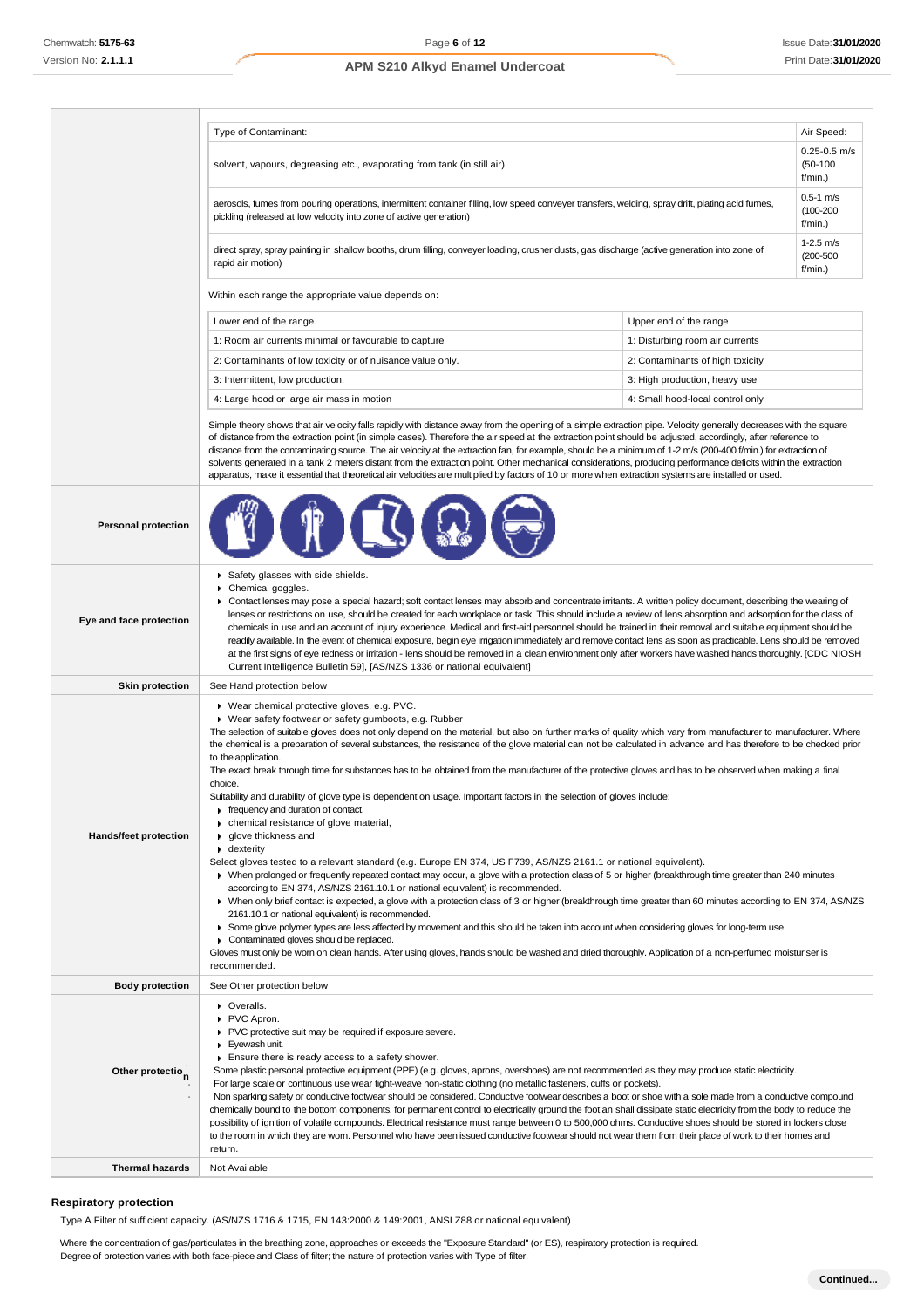| <b>Required Minimum Protection Factor</b> | <b>Half-Face Respirator</b> | <b>Full-Face Respirator</b> | <b>Powered Air Respirator</b> |
|-------------------------------------------|-----------------------------|-----------------------------|-------------------------------|
| up to $5 \times ES$                       | A-AUS / Class 1             |                             | A-PAPR-AUS / Class 1          |
| up to $25 \times ES$                      | Air-line*                   | $A-2$                       | A-PAPR-2                      |
| up to $50 \times ES$                      |                             | $A-3$                       | . .                           |
| $50+ x ES$                                |                             | Air-line**                  |                               |

\* - Continuous-flow; \*\* - Continuous-flow or positive pressure demand

^ - Full-face

A(All classes) = Organic vapours, B AUS or B1 = Acid gasses, B2 = Acid gas or hydrogen cyanide(HCN), B3 = Acid gas or hydrogen cyanide(HCN), E = Sulfur dioxide(SO2), G = Agricultural chemicals, K = Ammonia(NH3), Hg = Mercury, NO = Oxides of nitrogen, MB = Methyl bromide, AX = Low boiling point organic compounds(below 65 degC)

#### **SECTION 9 PHYSICAL AND CHEMICAL PROPERTIES**

#### **Information on basic physical and chemical properties**

Appearance White flammable liquid; does not mix with water.|Viscosity: 78-80 KU

| <b>Physical state</b>                           | Liquid         | Relative density (Water = 1)                      | $-1.08$        |
|-------------------------------------------------|----------------|---------------------------------------------------|----------------|
| Odour                                           | Not Available  | <b>Partition coefficient</b><br>n-octanol / water | Not Available  |
| <b>Odour threshold</b>                          | Not Available  | Auto-ignition temperature<br>$(^{\circ}C)$        | Not Available  |
| pH (as supplied)                                | Not Applicable | Decomposition<br>temperature                      | Not Available  |
| Melting point / freezing<br>point (°C)          | Not Available  | <b>Viscosity (cSt)</b>                            | Not Available  |
| Initial boiling point and<br>boiling range (°C) | 135-140        | Molecular weight (g/mol)                          | Not Applicable |
| Flash point (°C)                                | 35             | <b>Taste</b>                                      | Not Available  |
| <b>Evaporation rate</b>                         | Not Available  | <b>Explosive properties</b>                       | Not Available  |
| Flammability                                    | Flammable.     | <b>Oxidising properties</b>                       | Not Available  |
| Upper Explosive Limit (%)                       | Not Available  | Surface Tension (dyn/cm or<br>$mN/m$ )            | Not Available  |
| Lower Explosive Limit (%)                       | Not Available  | <b>Volatile Component (%vol)</b>                  | 50-60          |
| Vapour pressure (kPa)                           | < 1.33         | Gas group                                         | Not Available  |
| Solubility in water (g/L)                       | Immiscible     | pH as a solution (1%)                             | Not Applicable |
| Vapour density (Air = 1)                        | Not Available  | VOC g/L                                           | Not Available  |

### **SECTION 10 STABILITY AND REACTIVITY**

| Reactivity                            | See section 7                                                                                                                    |
|---------------------------------------|----------------------------------------------------------------------------------------------------------------------------------|
| <b>Chemical stability</b>             | Unstable in the presence of incompatible materials.<br>Product is considered stable.<br>Hazardous polymerisation will not occur. |
| Possibility of hazardous<br>reactions | See section 7                                                                                                                    |
| <b>Conditions to avoid</b>            | See section 7                                                                                                                    |
| Incompatible materials                | See section 7                                                                                                                    |
| Hazardous decomposition<br>products   | See section 5                                                                                                                    |

### **SECTION 11 TOXICOLOGICAL INFORMATION**

**Information on toxicological effects**

| Inhalation of vapours may cause drowsiness and dizziness. This may be accompanied by sleepiness, reduced alertness, loss of reflexes, lack of co-ordination,<br>and vertigo.<br>There is some evidence to suggest that the material can cause respiratory irritation in some persons. The body's response to such irritation can cause further<br>lung damage.<br>Inhaling high concentrations of mixed hydrocarbons can cause narcosis, with nausea, vomiting and lightheadedness. Low molecular weight (C2-C12)<br>hydrocarbons can irritate mucous membranes and cause incoordination, giddiness, nausea, vertigo, confusion, headache, appetite loss, drowsiness, tremors<br>and stupor.<br>Inhaled<br>Central nervous system (CNS) depression may include general discomfort, symptoms of giddiness, headache, dizziness, nausea, anaesthetic effects, slowed<br>reaction time, slurred speech and may progress to unconsciousness. Serious poisonings may result in respiratory depression and may be fatal.<br>Inhalation of high concentrations of gas/vapour causes lung irritation with coughing and nausea, central nervous depression with headache and dizziness,<br>slowing of reflexes, fatigue and inco-ordination.<br>Exposure to white spirit may cause nausea and vertigo.<br>Although it has not been demonstrated that the material produces harm following inhalation, unusual routes of exposure have produced damage to the health of<br>at least one animal species. |  |
|-----------------------------------------------------------------------------------------------------------------------------------------------------------------------------------------------------------------------------------------------------------------------------------------------------------------------------------------------------------------------------------------------------------------------------------------------------------------------------------------------------------------------------------------------------------------------------------------------------------------------------------------------------------------------------------------------------------------------------------------------------------------------------------------------------------------------------------------------------------------------------------------------------------------------------------------------------------------------------------------------------------------------------------------------------------------------------------------------------------------------------------------------------------------------------------------------------------------------------------------------------------------------------------------------------------------------------------------------------------------------------------------------------------------------------------------------------------------------------------------------|--|
| Swallowing of the liquid may cause aspiration into the lungs with the risk of chemical pneumonitis; serious consequences may result. (ICSC13733)<br>Accidental ingestion of the material may be damaging to the health of the individual.<br>Ingestion<br>Ingestion of petroleum hydrocarbons can irritate the pharynx, oesophagus, stomach and small intestine, and cause swellings and ulcers of the mucous.<br>Symptoms include a burning mouth and throat; larger amounts can cause nausea and vomiting, narcosis, weakness, dizziness, slow and shallow breathing,                                                                                                                                                                                                                                                                                                                                                                                                                                                                                                                                                                                                                                                                                                                                                                                                                                                                                                                       |  |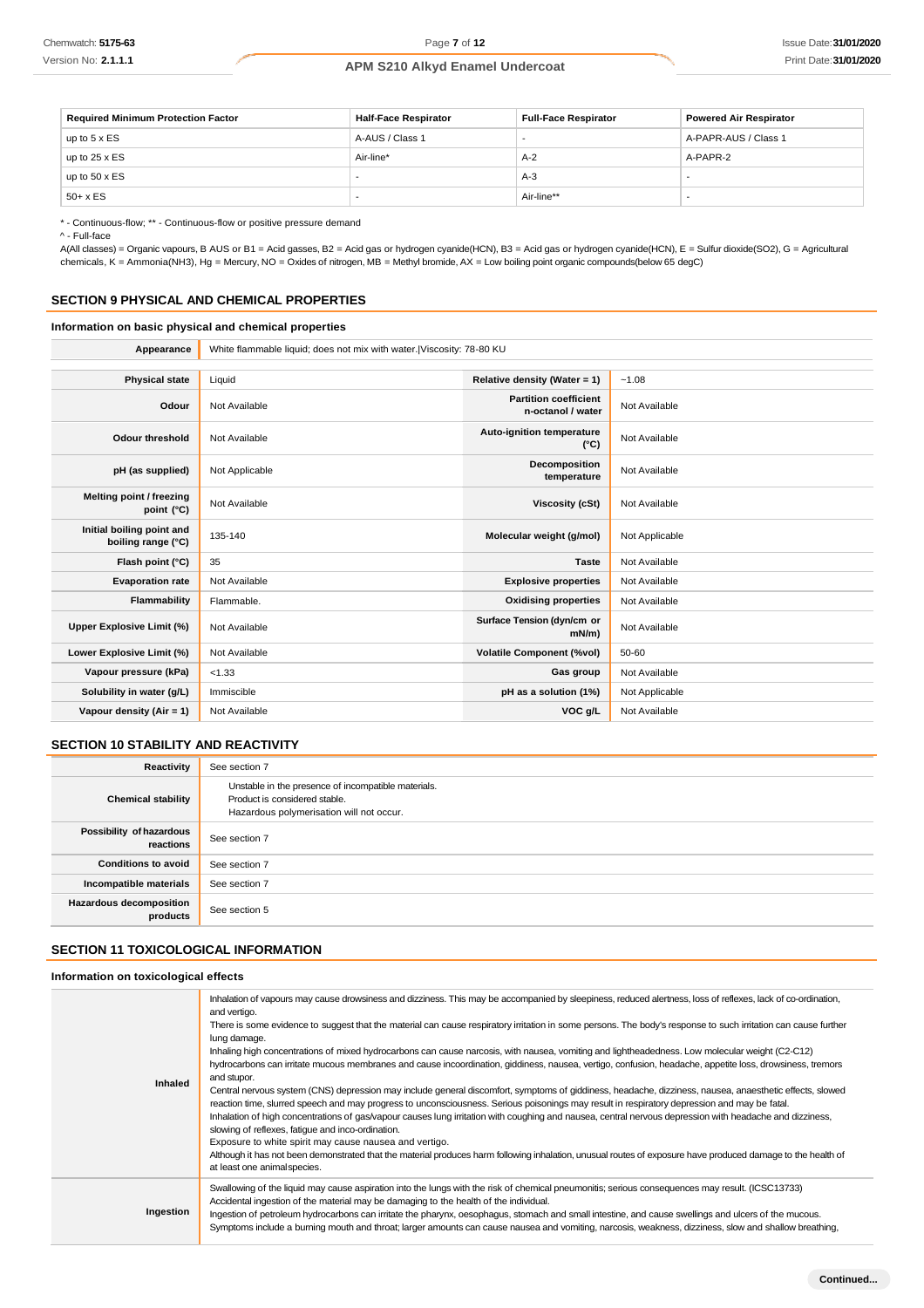|                                                                 | abdominal swelling, unconsciousness and convulsions.                                                                                                                                                                                                                                                                                                                                                                                                                                                                                                                                                                                                                                                                                                                                                                                                                                                                                                                                                                                                                                                                                                                                                                                                                                                                                                                                                                                                                                                                                                                                                                                                                                                                                                                                                                                                                                                                                                                                                                                                                                                                                                                                                                                                                                                                                                                                                      |                   |  |
|-----------------------------------------------------------------|-----------------------------------------------------------------------------------------------------------------------------------------------------------------------------------------------------------------------------------------------------------------------------------------------------------------------------------------------------------------------------------------------------------------------------------------------------------------------------------------------------------------------------------------------------------------------------------------------------------------------------------------------------------------------------------------------------------------------------------------------------------------------------------------------------------------------------------------------------------------------------------------------------------------------------------------------------------------------------------------------------------------------------------------------------------------------------------------------------------------------------------------------------------------------------------------------------------------------------------------------------------------------------------------------------------------------------------------------------------------------------------------------------------------------------------------------------------------------------------------------------------------------------------------------------------------------------------------------------------------------------------------------------------------------------------------------------------------------------------------------------------------------------------------------------------------------------------------------------------------------------------------------------------------------------------------------------------------------------------------------------------------------------------------------------------------------------------------------------------------------------------------------------------------------------------------------------------------------------------------------------------------------------------------------------------------------------------------------------------------------------------------------------------|-------------------|--|
| <b>Skin Contact</b>                                             | Repeated exposure may cause skin cracking, flaking or drying following normal handling and use.<br>Open cuts, abraded or irritated skin should not be exposed to this material<br>Entry into the blood-stream, through, for example, cuts, abrasions or lesions, may produce systemic injury with harmful effects. Examine the skin prior to the use<br>of the material and ensure that any external damage is suitably protected.<br>Skin contact with the material may damage the health of the individual; systemic effects may result following absorption.<br>Aromatic hydrocarbons may produce sensitivity and redness of the skin. They are not likely to be absorbed into the body through the skin but branched species<br>are more likely to.<br>The material may cause moderate inflammation of the skin either following direct contact or after a delay of some time. Repeated exposure can cause contact<br>dermatitis which is characterised by redness, swelling and blistering.                                                                                                                                                                                                                                                                                                                                                                                                                                                                                                                                                                                                                                                                                                                                                                                                                                                                                                                                                                                                                                                                                                                                                                                                                                                                                                                                                                                                          |                   |  |
| Eye                                                             | Direct eye contact with petroleum hydrocarbons can be painful, and the corneal epithelium may be temporarily damaged. Aromatic species can cause irritation<br>and excessive tear secretion.<br>There is evidence that material may produce eye irritation in some persons and produce eye damage 24 hours or more after instillation. Severe inflammation<br>may be expected with pain.                                                                                                                                                                                                                                                                                                                                                                                                                                                                                                                                                                                                                                                                                                                                                                                                                                                                                                                                                                                                                                                                                                                                                                                                                                                                                                                                                                                                                                                                                                                                                                                                                                                                                                                                                                                                                                                                                                                                                                                                                  |                   |  |
|                                                                 | The liquid produces a high level of eye discomfort and is capable of causing pain and severe conjunctivitis. Comeal injury may develop, with possible<br>permanent impairment of vision, if not promptly and adequately treated.                                                                                                                                                                                                                                                                                                                                                                                                                                                                                                                                                                                                                                                                                                                                                                                                                                                                                                                                                                                                                                                                                                                                                                                                                                                                                                                                                                                                                                                                                                                                                                                                                                                                                                                                                                                                                                                                                                                                                                                                                                                                                                                                                                          |                   |  |
| Chronic                                                         | Substance accumulation, in the human body, is likely and may cause some concem following repeated or long-term occupational exposure.<br>Ample evidence exists that developmental disorders are directly caused by human exposure to the material.<br>Prolonged or repeated skin contact may cause drying with cracking, irritation and possible dermatitis following.<br>Constant or exposure over long periods to mixed hydrocarbons may produce stupor with dizziness, weakness and visual disturbance, weight loss and anaemia,<br>and reduced liver and kidney function. Skin exposure may result in drying and cracking and redness of the skin.<br>Immersion of the hands and forearms in white spirits may quickly result in inflammation of the skin and follicles. Workers exposed to white spirit have reported<br>nausea and vomiting and one worker has been reported to develop aplastic anaemia, bone marrow depression and this person later died from septicaemia.<br>There has been some concern that this material can cause cancer or mutations but there is not enough data to make an assessment.<br>Chronic solvent inhalation exposures may result in nervous system impairment and liver and blood changes. [PATTYS]                                                                                                                                                                                                                                                                                                                                                                                                                                                                                                                                                                                                                                                                                                                                                                                                                                                                                                                                                                                                                                                                                                                                                             |                   |  |
| APM S210 Alkyd Enamel                                           | <b>TOXICITY</b>                                                                                                                                                                                                                                                                                                                                                                                                                                                                                                                                                                                                                                                                                                                                                                                                                                                                                                                                                                                                                                                                                                                                                                                                                                                                                                                                                                                                                                                                                                                                                                                                                                                                                                                                                                                                                                                                                                                                                                                                                                                                                                                                                                                                                                                                                                                                                                                           | <b>IRRITATION</b> |  |
| Undercoat                                                       | Not Available                                                                                                                                                                                                                                                                                                                                                                                                                                                                                                                                                                                                                                                                                                                                                                                                                                                                                                                                                                                                                                                                                                                                                                                                                                                                                                                                                                                                                                                                                                                                                                                                                                                                                                                                                                                                                                                                                                                                                                                                                                                                                                                                                                                                                                                                                                                                                                                             | Not Available     |  |
|                                                                 | <b>TOXICITY</b>                                                                                                                                                                                                                                                                                                                                                                                                                                                                                                                                                                                                                                                                                                                                                                                                                                                                                                                                                                                                                                                                                                                                                                                                                                                                                                                                                                                                                                                                                                                                                                                                                                                                                                                                                                                                                                                                                                                                                                                                                                                                                                                                                                                                                                                                                                                                                                                           | <b>IRRITATION</b> |  |
| naphtha petroleum, heavy,<br>hydrodesulfurised                  | Dermal (rabbit) LD50: >1900 mg/kg <sup>[1]</sup>                                                                                                                                                                                                                                                                                                                                                                                                                                                                                                                                                                                                                                                                                                                                                                                                                                                                                                                                                                                                                                                                                                                                                                                                                                                                                                                                                                                                                                                                                                                                                                                                                                                                                                                                                                                                                                                                                                                                                                                                                                                                                                                                                                                                                                                                                                                                                          | Not Available     |  |
|                                                                 | Oral (rat) LD50: >4500 mg/kg <sup>[1]</sup>                                                                                                                                                                                                                                                                                                                                                                                                                                                                                                                                                                                                                                                                                                                                                                                                                                                                                                                                                                                                                                                                                                                                                                                                                                                                                                                                                                                                                                                                                                                                                                                                                                                                                                                                                                                                                                                                                                                                                                                                                                                                                                                                                                                                                                                                                                                                                               |                   |  |
|                                                                 | <b>TOXICITY</b>                                                                                                                                                                                                                                                                                                                                                                                                                                                                                                                                                                                                                                                                                                                                                                                                                                                                                                                                                                                                                                                                                                                                                                                                                                                                                                                                                                                                                                                                                                                                                                                                                                                                                                                                                                                                                                                                                                                                                                                                                                                                                                                                                                                                                                                                                                                                                                                           | <b>IRRITATION</b> |  |
| lead(2+) isooctanoate, basic                                    | Not Available                                                                                                                                                                                                                                                                                                                                                                                                                                                                                                                                                                                                                                                                                                                                                                                                                                                                                                                                                                                                                                                                                                                                                                                                                                                                                                                                                                                                                                                                                                                                                                                                                                                                                                                                                                                                                                                                                                                                                                                                                                                                                                                                                                                                                                                                                                                                                                                             | Not Available     |  |
| Legend:                                                         | 1. Value obtained from Europe ECHA Registered Substances - Acute toxicity 2.* Value obtained from manufacturer's SDS. Unless otherwise specified data<br>extracted from RTECS - Register of Toxic Effect of chemical Substances                                                                                                                                                                                                                                                                                                                                                                                                                                                                                                                                                                                                                                                                                                                                                                                                                                                                                                                                                                                                                                                                                                                                                                                                                                                                                                                                                                                                                                                                                                                                                                                                                                                                                                                                                                                                                                                                                                                                                                                                                                                                                                                                                                           |                   |  |
| APM S210 Alkyd Enamel<br>υnαercoaτ                              | No significant acute toxicological data identified in literature search.<br>Studies indicate that normal, branched and cyclic paraffins are absorbed from the mammalian gastrointestinal tract and that the absorption of n-paraffins is<br>inversely proportional to the carbon chain length, with little absorption above C30. With respect to the carbon chain lengths likely to be present in mineral oil,<br>n-paraffins may be absorbed to a greater extent that iso- or cyclo-paraffins.<br>The major classes of hydrocarbons have been shown to be well absorbed by the gastrointestinal tract in various species. In many cases, the hydrophobic<br>hydrocarbons are ingested in association with dietary lipids. The dependence of hydrocarbon absorption on concomitant triglyceride digestion and<br>absorption,is known as the "hydrocarbon continuum hypothesis", and asserts that a series of solubilising phases in the intestinal lumen, created by dietary<br>triglycerides and their digestion products, afford hydrocarbons a route to the lipid phase of the intestinal absorptive cell (enterocyte) membrane. While some<br>hydrocarbons may traverse the mucosal epithelium unmetabolised and appear as solutes in lipoprotein particles in intestinal lymph, there is evidence that most<br>hydrocarbons partially separate from nutrient lipids and undergo metabolic transformation in the enterocyte. The enterocyte may play a major role in<br>determining the proportion of an absorbed hydrocarbon that, by escaping initial biotransformation, becomes available for deposition in its unchanged form in<br>peripheral tissues such as adipose tissue, or in the liver.                                                                                                                                                                                                                                                                                                                                                                                                                                                                                                                                                                                                                                                                                                   |                   |  |
| <b>NAPHTHA PETROLEUM,</b><br>HEAVY,<br><b>HYDRODESULFURISED</b> | No significant acute toxicological data identified in literature search.<br>for petroleum:<br>This product contains benzene which is known to cause acute myeloid leukaemia and n-hexane which has been shown to metabolize to compounds which are<br>neuropathic.<br>This product contains toluene. There are indications from animal studies that prolonged exposure to high concentrations of toluene may lead to hearing loss.<br>This product contains ethyl benzene and naphthalene from which there is evidence of tumours in rodents<br>Carcinogenicity: Inhalation exposure to mice causes liver tumours, which are not considered relevant to humans. Inhalation exposure to rats causes kidney<br>tumours which are not considered relevant to humans.<br>Mutagenicity: There is a large database of mutagenicity studies on gasoline and gasoline blending streams, which use a wide variety of endpoints and give<br>predominantly negative results. All in vivo studies in animals and recent studies in exposed humans (e.g. petrol service station attendants) have shown negative<br>results in mutagenicity assays.<br>Reproductive Toxicity: Repeated exposure of pregnant rats to high concentrations of toluene (around or exceeding 1000 ppm) can cause developmental<br>effects, such as lower birth weight and developmental neurotoxicity, on the foetus. However, in a two-generation reproductive study in rats exposed to gasoline<br>vapour condensate, no adverse effects on the foetus were observed.<br>Human Effects: Prolonged/repeated contact may cause defatting of the skin which can lead to dermatitis and may make the skin more susceptible to irritation<br>and penetration by other materials.<br>Lifetime exposure of rodents to gasoline produces carcinogenicity although the relevance to humans has been questioned. Gasoline induces kidney cancer in<br>male rats as a consequence of accumulation of the alpha2-microglobulin protein in hyaline droplets in the male (but not female) rat kidney. Such abnormal<br>accumulation represents lysosomal overload and leads to chronic renal tubular cell degeneration, accumulation of cell debris, mineralisation of renal medullary<br>tubules and necrosis. A sustained regenerative proliferation occurs in epithelial cells with subsequent neoplastic transformation with continued exposure. The |                   |  |

alpha2-microglobulin is produced under the influence of hormonal controls in male rats but not in females and, more importantly, not in humans.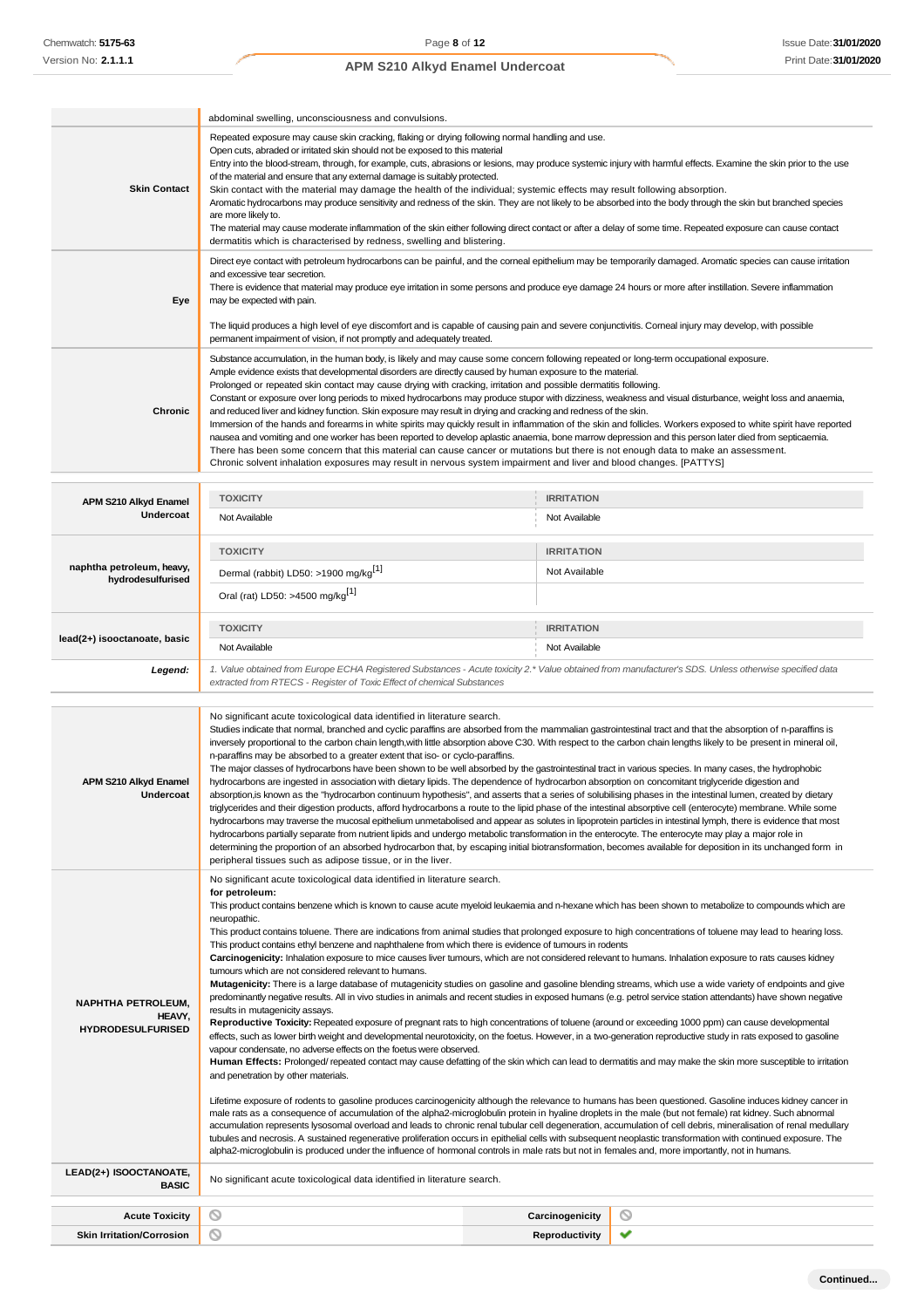| Serious Eye<br>Damage/Irritation            | STOT - Single Exposure          | ✔                                                                                                                                                                  |
|---------------------------------------------|---------------------------------|--------------------------------------------------------------------------------------------------------------------------------------------------------------------|
| <b>Respiratory or Skin</b><br>sensitisation | <b>STOT - Repeated Exposure</b> | v                                                                                                                                                                  |
| <b>Mutagenicity</b>                         | <b>Aspiration Hazard</b>        | v                                                                                                                                                                  |
|                                             | Legend:                         | $\blacktriangleright$ - Data available but does not fill the criteria for classification<br>$\blacktriangleright$ - Data required to make classification available |

*– Data Not Available to makeclassification*

### **SECTION 12 ECOLOGICAL INFORMATION**

| Toxicity                                       |          |                      |                |         |                |
|------------------------------------------------|----------|----------------------|----------------|---------|----------------|
| Ingredient                                     | Endpoint | <b>Test Duration</b> | <b>Species</b> | Value   | Source         |
| naphtha petroleum, heavy,<br>hydrodesulfurised | EC50     | 96                   | Not Applicable | 640mg/L | Not Applicable |

Toxic to aquatic organisms, may cause long-term adverse effects in the aquatic environment.

Do NOT allow product to come in contact with surface waters or to intertidal areas below the mean high water mark. Do not contaminate water when cleaning equipment or disposing of equipment wash-waters.

Wastes resulting from use of the product must be disposed of on site or at approved waste sites.

When spilled this product may act as a typical oil, causing a film, sheen, emulsion or sludge at or beneath the surface of the body of water. The oil film on water surface may physically affect the aquatic organisms, due to the interruption of the

oxygen transfer between the air and the water

Oils of any kind can cause:

drowning of water-fowl due to lack of buoyancy, loss of insulating capacity of feathers, starvation and vulnerability to predators due to lack of mobility

lethal effects on fish by coating gill surfaces, preventing respiration

- asphyxiation of benthic life forms when floating masses become engaged with surface debris and settle on the bottom and
- adverse aesthetic effects of fouled shoreline and beaches

In case of accidental releases on the soil, a fine film is formed on the soil, which prevents the plant respiration process and the soil particle saturation. It may cause deep water infestation. For Aromatic Substances Series:

Environmental Fate: Large, molecularly complex polycyclic aromatic hydrocarbons, or PAHs, are persistent in the environment longer than smaller PAHs.

Atmospheric Fate: PAHs are 'semi-volatile substances" which can move between the atmosphere and the Earth's surface in repeated, temperature-driven cycles of deposition and volatilization. Terrestrial Fate: BTEX compounds have the potential to move through soil and contaminate ground water, and their vapors are highly flammable and explosive.

Ecotoxicity - Within an aromatic series, acute toxicity increases with increasing alkyl substitution on the aromatic nucleus. The order of most toxic to least in a study using grass shrimp and brown shrimp was dimethylnaphthalenes > methylnaphthalenes >naphthalenes. Anthrcene is a phototoxic PAH. UV light greatly increases the toxicity of anthracene to bluegill sunfish. Biological resources in strong sunlight are at more risk than those that are not. PAHs in general are more frequently associated with chronic risks.

For Hydrocarbons: log Kow 1. BCF~10.

For Aromatics: log Kow 2-3.

BCF 20-200. For C5 and greater alkanes: log Kow 3-4.5. BCF 100-1,500.

For Alkanes, Benzene, Toluene, Ethylbenzene, Xylene (BTEX):

Environmental Fate: Microbes found in many natural settings (e.g., soils, groundwater, ponds) have been shown to be capable of degrading organic compounds. Some hydrocarbons will become associated with marine sediments likely to be spread over a fairly wide area of sea floor. Under aerobic conditions, hydrocarbons degrade to water and carbon dioxide, while under anaerobic processes, they produce water, methane and carbon dioxide. Anaerobic degradation is slower than aerobic. Biodegradation can eliminate the contaminants without dispersing them throughout the environment. The rate of hydrocarbon degradation depends on the chemical composition of the product released to the environment as well as site-specific environmental factors. Hydrocarbons with condensed ring structures, such as PAHs (polycyclic aromatic hydrocarbons) with four or more rings, have been shown to be relatively resistant to biodegradation. PAHs with only 2 or 3 rings (e.g., naphthalene, anthracene) are more easily biodegraded. In almost all cases, the presence of oxygen is essential for effective biodegradation. Straight chain hydrocarbons and aromatics degrade more readily than highly branched aliphatic compounds. The n-alkanes, n-alkyl aromatics, and the aromatics in the C10-C22 range are the most readily biodegradable; n-alkanes, n-alkyl aromatics, and aromatics in the C5-C9 range are biodegradable at low concentrations by some microorganisms, but are generally preferentially removed by volatilization and thus are unavailable in most environments; n-alkanes in the C1-C4 ranges are biodegradable only by a narrow range of specialized hydrocarbon degraders; n-alkanes, n-alkyl aromatics, and aromatics above C22 are generally not available to degrading microorganisms. The ideal pH range to promote biodegradation is close to neutral (6-8). For most species, the optimal pH is slightly alkaline, that is, greater than 7. Generally, as the temperature increases, biological activity tends to increase up to a temperature where enzyme denaturation occurs.

Atmospheric Fate: Alkanes, isoalkanes, and cycloalkanes have half-lives on the order of 1-10 days, whereas alkenes, cycloalkenes, and substituted benzenes have half-lives of 1 day or less. Photochemical oxidation products include aldehydes, hydroxy compounds, nitro compounds, and peroxyacyl nitrates, Alkenes, certain substituted aromatics, and naphthalene are potentially susceptible to direct photolysis.

Aquatic Fate: Volatilization half-life predicted as 7 days (ponds), 1.5 days (rivers), 6 days (lakes). Volatilization rate of naphthalene and its substituted derivatives estimated to be slower. The lower molecular weight hydrocarbons are expected to form a "slick" on the surface of waters after release in calm seas which is expected to evaporate and enter the atmosphere where it will be degraded through reaction with hydroxy radicals. Ecotoxicity: Effects on freshwater/saltwater organisms: Hydrocarbons are hydrophobic. Such substances produce toxicity in aquatic organisms by a mechanism referred to as "non-polar narcosis" or "baseline" toxicity. Toxic effects are often observed in species such as blue mussel, water fleas, freshwater green algae, marine copepods and amphipods.

Drinking Water Standards: hydrocarbon total: 10 ug/l (UK max.). **DO NOT** discharge into sewer or waterways.

#### **Persistence and degradability**

| Ingredient | Persistence: Water/Soil               | Persistence: Air                      |
|------------|---------------------------------------|---------------------------------------|
|            | No Data available for all ingredients | No Data available for all ingredients |

#### **Bioaccumulative potential**

| <b>Progocalitative potential</b> |                                       |
|----------------------------------|---------------------------------------|
| Ingredient                       | <b>Bioaccumulation</b>                |
|                                  | No Data available for all ingredients |
|                                  |                                       |
| Mobility in soil                 |                                       |

| No Data available for all ingredients |  |
|---------------------------------------|--|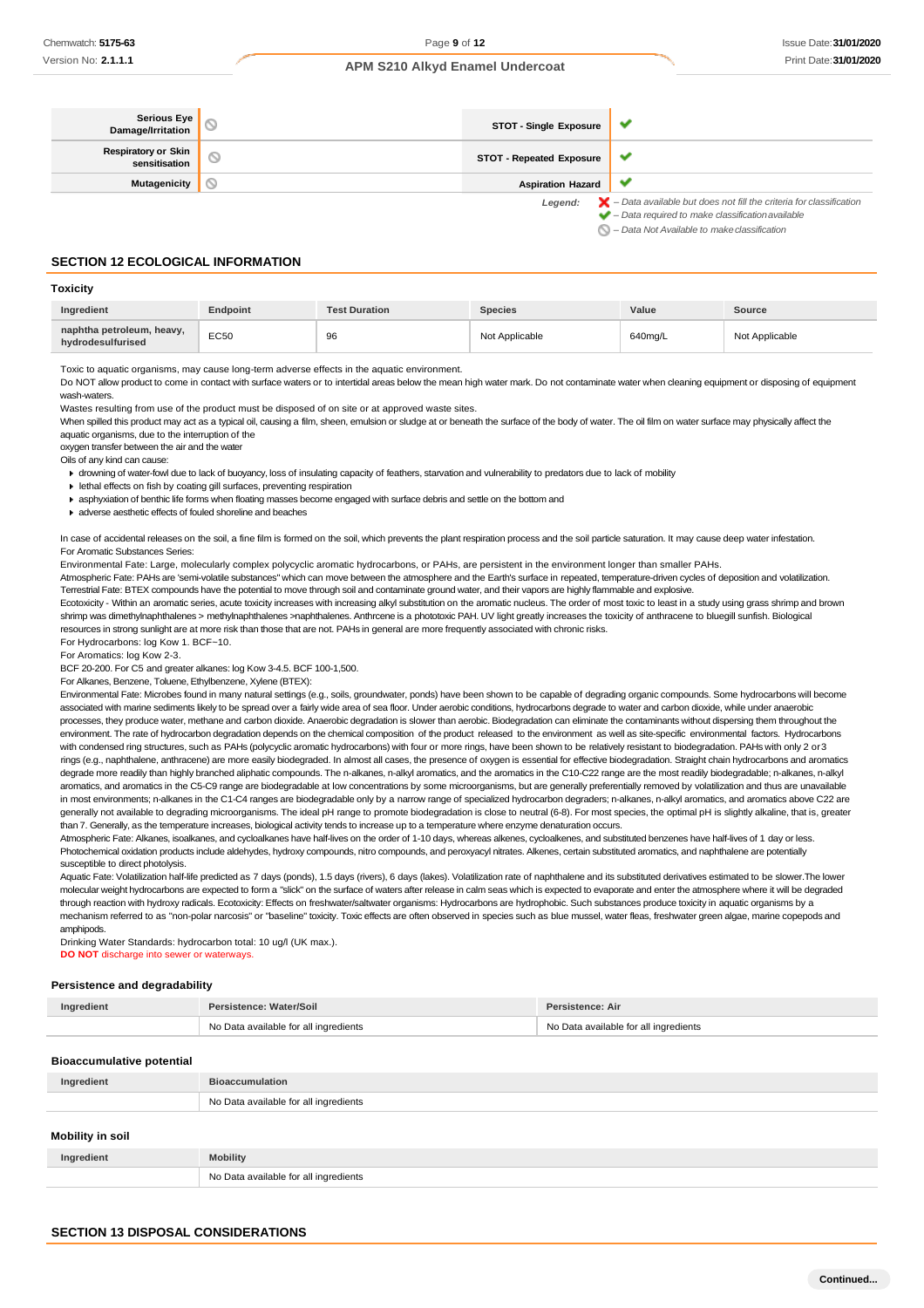# Issue Date:**31/01/2020** Print Date:**31/01/2020**

# **APM S210 Alkyd Enamel Undercoat**

| Waste treatment methods    |                                                                                                                                                                      |
|----------------------------|----------------------------------------------------------------------------------------------------------------------------------------------------------------------|
|                            | • Containers may still present a chemical hazard/danger when empty.                                                                                                  |
|                            | Return to supplier for reuse/ recycling if possible.                                                                                                                 |
|                            | Otherwise:                                                                                                                                                           |
|                            | If container can not be cleaned sufficiently well to ensure that residuals do not remain or if the container cannot be used to store the same product, then          |
|                            | puncture containers, to prevent re-use, and bury at an authorised landfill.                                                                                          |
|                            | ▶ Where possible retain label warnings and SDS and observe all notices pertaining to the product.                                                                    |
|                            | Legislation addressing waste disposal requirements may differ by country, state and/ or territory. Each user must refer to laws operating in their area. In some     |
|                            | areas, certain wastes must be tracked.                                                                                                                               |
|                            | A Hierarchy of Controls seems to be common - the user should investigate:                                                                                            |
|                            | • Reduction                                                                                                                                                          |
|                            | $\triangleright$ Reuse                                                                                                                                               |
|                            | $\blacktriangleright$ Recycling                                                                                                                                      |
| <b>Product / Packaging</b> | Disposal (if all else fails)                                                                                                                                         |
| disposal                   | This material may be recycled if unused, or if it has not been contaminated so as to make it unsuitable for its intended use. If it has been contaminated, it may be |
|                            | possible to reclaim the product by filtration, distillation or some other means. Shelf life considerations should also be applied in making decisions of this type.  |
|                            | Note that properties of a material may change in use, and recycling or reuse may not always be appropriate.                                                          |
|                            | DO NOT allow wash water from cleaning or process equipment to enter drains.                                                                                          |
|                            | It may be necessary to collect all wash water for treatment before disposal.                                                                                         |
|                            | In all cases disposal to sewer may be subject to local laws and regulations and these should be considered first.                                                    |
|                            | • Where in doubt contact the responsible authority.                                                                                                                  |
|                            | Recycle wherever possible.                                                                                                                                           |
|                            | ▶ Consult manufacturer for recycling options or consult local or regional waste management authority for disposal if no suitable treatment or disposal facility      |
|                            | can be identified.                                                                                                                                                   |
|                            | ► Dispose of by: burial in a land-fill specifically licenced to accept chemical and / or pharmaceutical wastes or Incineration in a licenced apparatus (after        |
|                            | admixture with suitable combustible material).                                                                                                                       |

Decontaminate empty containers. Observe all label safeguards until containers are cleaned and destroyed.

# **SECTION 14 TRANSPORT INFORMATION**

### **Labels Required**

|                         | <b>HANGINIE</b> |
|-------------------------|-----------------|
| <b>Marine Pollutant</b> | п.              |

# **Land transport (UN)**

| <b>UN number</b>             | 1263                                                                                                                                                                                          |  |  |
|------------------------------|-----------------------------------------------------------------------------------------------------------------------------------------------------------------------------------------------|--|--|
| Packing group                | Ш                                                                                                                                                                                             |  |  |
| UN proper shipping name      | PAINT (including paint, lacquer, enamel, stain, shellac, varnish, polish, liquid filler and liquid lacquer base) or PAINT RELATED MATERIAL (including paint<br>thinning or reducing compound) |  |  |
| <b>Environmental hazard</b>  | No relevant data                                                                                                                                                                              |  |  |
| Transport hazard class(es)   | Class<br>3<br>Subrisk<br>Not Applicable                                                                                                                                                       |  |  |
| Special precautions for user | Special provisions<br>163;223;367<br>5L<br>Limited quantity                                                                                                                                   |  |  |

# **Air transport (ICAO-IATA / DGR)**

| <b>UN number</b>             | 1263                                                                                                                                                                                         |                                                                                                     |                                                  |  |
|------------------------------|----------------------------------------------------------------------------------------------------------------------------------------------------------------------------------------------|-----------------------------------------------------------------------------------------------------|--------------------------------------------------|--|
| Packing group                | Ш                                                                                                                                                                                            |                                                                                                     |                                                  |  |
| UN proper shipping name      | Paint (including paint, lacquer, enamel, stain, shellac, varnish, polish, liquid filler and liquid lacquer base); Paint related material (including paint thinning or<br>reducing compounds) |                                                                                                     |                                                  |  |
| <b>Environmental hazard</b>  | No relevant data                                                                                                                                                                             |                                                                                                     |                                                  |  |
| Transport hazard class(es)   | <b>ICAO/IATA Class</b><br>ICAO / IATA Subrisk<br><b>ERG Code</b>                                                                                                                             | 3<br>Not Applicable<br>3L                                                                           |                                                  |  |
| Special precautions for user | Special provisions<br>Cargo Only Packing Instructions<br>Cargo Only Maximum Qty / Pack<br>Passenger and Cargo Packing Instructions                                                           | Passenger and Cargo Maximum Qty / Pack<br>Passenger and Cargo Limited Quantity Packing Instructions | A3 A72 A192<br>366<br>220L<br>355<br>60L<br>Y344 |  |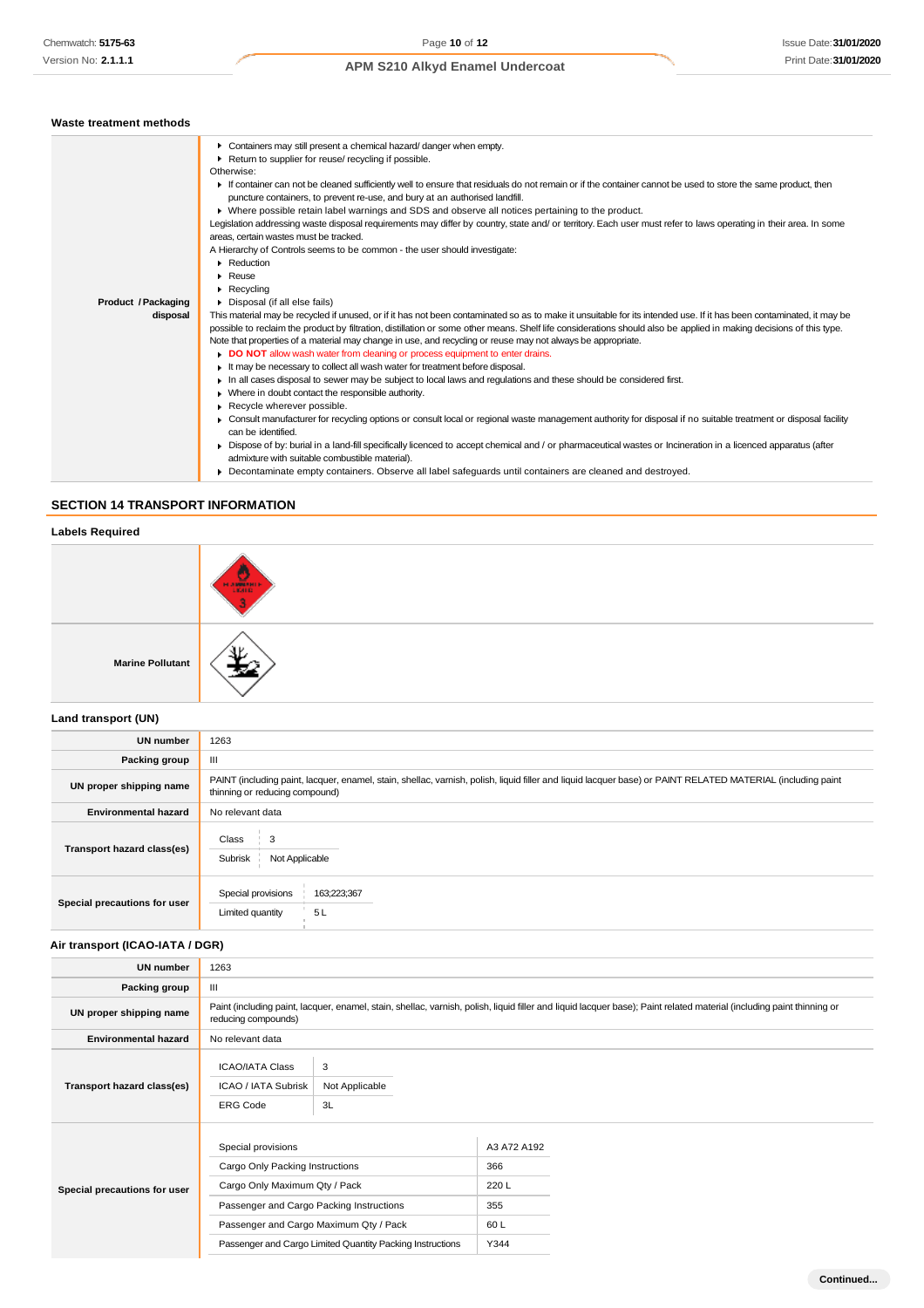Passenger and Cargo Limited Maximum Qty / Pack 10 L

#### **Sea transport (IMDG-Code / GGVSee)**

| <b>UN number</b>             | 1263                                                                                                                                                                                          |  |  |
|------------------------------|-----------------------------------------------------------------------------------------------------------------------------------------------------------------------------------------------|--|--|
| Packing group                | Ш                                                                                                                                                                                             |  |  |
| UN proper shipping name      | PAINT (including paint, lacquer, enamel, stain, shellac, varnish, polish, liquid filler and liquid lacquer base) or PAINT RELATED MATERIAL (including paint<br>thinning or reducing compound) |  |  |
| <b>Environmental hazard</b>  | Marine Pollutant                                                                                                                                                                              |  |  |
| Transport hazard class(es)   | <b>IMDG Class</b><br>3<br><b>IMDG Subrisk</b><br>Not Applicable                                                                                                                               |  |  |
| Special precautions for user | $F-E$ , S-E<br><b>EMS Number</b><br>163 223 955<br>Special provisions<br><b>Limited Quantities</b><br>5L                                                                                      |  |  |

### **Transport in bulk according to Annex II of MARPOL 73 / 78 and the IBC code**

| Source                                                                                | Ingredient                                  | <b>Pollution Category</b> |
|---------------------------------------------------------------------------------------|---------------------------------------------|---------------------------|
| IMO MARPOL 73/78 (Annex<br>II) - List of Noxious Liquid<br>Substances Carried in Bulk | naphtha petroleum, heavy, hydrodesulfurised |                           |

# **SECTION 15 REGULATORY INFORMATION**

### **Safety, health and environmental regulations / legislation specific for the substance or mixture**

### **NAPHTHA PETROLEUM, HEAVY, HYDRODESULFURISED(64742-82-1) IS FOUND ON THE FOLLOWING REGULATORY LISTS**

Singapore Permissible Exposure Limits of Toxic Substances

# **LEAD(2+) ISOOCTANOATE, BASIC(91671-83-9) IS FOUND ON THE FOLLOWING REGULATORY LISTS**

| Not Applicable                          |                                                                                                                                                                                              |
|-----------------------------------------|----------------------------------------------------------------------------------------------------------------------------------------------------------------------------------------------|
| <b>National Inventory</b>               | <b>Status</b>                                                                                                                                                                                |
| Australia - AICS                        | Y                                                                                                                                                                                            |
| Canada - DSL                            | N (lead(2+) isooctanoate, basic)                                                                                                                                                             |
| Canada - NDSL                           | N (naphtha petroleum, heavy, hydrodesulfurised; lead(2+) isooctanoate, basic)                                                                                                                |
| China - IECSC                           | Y                                                                                                                                                                                            |
| Europe - EINEC / ELINCS /<br><b>NLP</b> | Y                                                                                                                                                                                            |
| Japan - ENCS                            | N (naphtha petroleum, heavy, hydrodesulfurised; lead(2+) isooctanoate, basic)                                                                                                                |
| Korea - KECI                            | N (lead(2+) isooctanoate, basic)                                                                                                                                                             |
| New Zealand - NZIoC                     | Y                                                                                                                                                                                            |
| Philippines - PICCS                     | N (lead(2+) isooctanoate, basic)                                                                                                                                                             |
| <b>USA - TSCA</b>                       | N (lead(2+) isooctanoate, basic)                                                                                                                                                             |
| Legend:                                 | $Y = All$ ingredients are on the inventory<br>$N = Not$ determined or one or more ingredients are not on the inventory and are not exempt from listing(see specific ingredients in brackets) |

# **SECTION 16 OTHER INFORMATION**

# **Other information**

#### **Ingredients with multiple cas numbers**

| Name                                           | CAS No                  |
|------------------------------------------------|-------------------------|
| naphtha petroleum, heavy,<br>hydrodesulfurised | 64742-82-1., 8052-41-3. |

Classification of the preparation and its individual components has drawn on official and authoritative sources as well as independent review by the Chemwatch Classification committee using available literature references.

A list of reference resources used to assist the committee may be found at: [www.chemwatch.net](http://www.chemwatch.net/)

The (M)SDS is a Hazard Communication tool and should be used to assist in the Risk Assessment. Many factors determine whether the reported Hazards are Risks in the workplace or other settings. Risks may be determined by reference to Exposures Scenarios. Scale of use, frequency of use and current or available engineering controls must be considered.

#### **Definitions and abbreviations**

PC-TWA: Permissible Concentration-Time Weighted Average PC-STEL: Permissible Concentration-Short Term Exposure Limit IARC: International Agency for Research on Cancer ACGIH: American Conference of Governmental Industrial Hygienists STEL: Short Term Exposure Limit